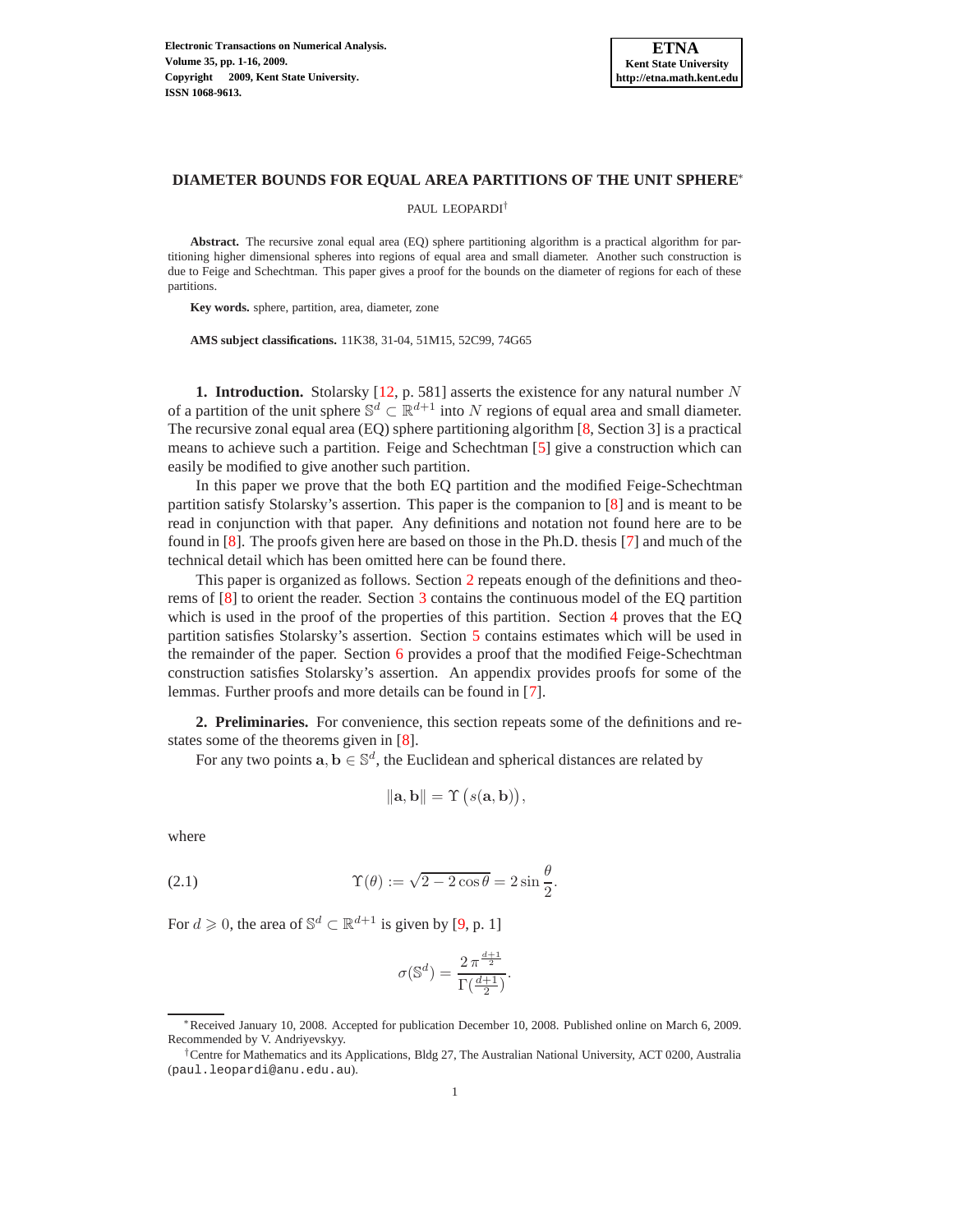For all that follows, we will use the following abbreviations. For  $d \geq 1$ , we define

 $\omega := \sigma(\mathbb{S}^{d-1})$  and  $\Omega := \sigma(\mathbb{S}^d)$ .

The area of a spherical cap  $S(\mathbf{a}, \theta)$  of spherical radius  $\theta$  and center a is [\[6,](#page-14-4) Lemma 4.1 p. 255]

<span id="page-1-4"></span>(2.2) 
$$
\mathcal{V}(\theta) := \sigma \left( S(\mathbf{a}, \theta) \right) = \omega \int_0^{\theta} (\sin \xi)^{d-1} d\xi.
$$

The function  $\Theta$  is the inverse of  $\mathcal V$ .

This paper considers the Euclidean diameter of regions, defined as follows. DEFINITION 2.1. *The* diameter *of a region*  $R \in \mathbb{S}^d \subset \mathbb{R}^{d+1}$  *is* 

$$
\operatorname{diam} R := \sup\{\|\mathbf{x} - \mathbf{y}\| \mid \mathbf{x}, \mathbf{y} \in R\}.
$$

The following definitions are specific to the main theorems stated here.

DEFINITION 2.2. *A set* Z *of partitions of* S d *is said to be* diameter-bounded *with* diameter bound  $K \in \mathbb{R}_+$  *if for all*  $P \in Z$ *, for each*  $R \in P$ *,* 

<span id="page-1-2"></span>
$$
\text{diam}\, R \leqslant K \left|P\right|^{-\frac{1}{d}}.
$$

DEFINITION 2.3. *The set of recursive zonal equal area partitions of* S d *is defined as*

<span id="page-1-6"></span><span id="page-1-1"></span>
$$
\text{EQ}(d) := \{\text{EQ}(d,N) \mid N \in \mathbb{N}_+\}.
$$

where  $\text{EQ}(d, N)$  denotes the recursive zonal equal area partition of the unit sphere  $\mathbb{S}^d$  into N *regions, which is defined via the algorithm given in [\[8,](#page-14-0) Section 3].*

The partition  $EQ(d, N)$  has the following properties.

THEOREM 2.4. *For*  $d \geq 1$  *and*  $N \geq 1$ *, the partition*  $EQ(d, N)$  *is an equal area partition*  $of$ <sup> $\mathbb{S}^d$ </sup>.

<span id="page-1-3"></span>The proof of Theorem [2.4](#page-1-1) is straightforward, following immediately from the construction of the EQ partition [\[8,](#page-14-0) Section 3].

THEOREM 2.5. *For*  $d \ge 1$ ,  $EQ(d)$  *is diameter-bounded in the sense of Definition* [2.2.](#page-1-2) Theorem [2.5](#page-1-3) is a special case of Stolarsky's assertion:

THEOREM 2.6. [\[12,](#page-15-0) p. 581] *For each*  $d > 0$ *, there is a constant*  $c_d$  *such that for all*  $N > 0$ , there is a partition of the unit sphere  $\mathbb{S}^d$  into  $N$  regions, with each region having area  $\Omega/N$  and diameter at most  $c_d N^{-\frac{1}{d}}$ .

We will also often refer to the following quantities, defined in steps 1 to 3 of the EQ partition algorithm for  $EQ(d, N)$  [\[8,](#page-14-0) Section 3.2].

<span id="page-1-5"></span>(2.3) 
$$
\mathcal{V}_R := \frac{\Omega}{N}, \quad \theta_c := \Theta(\mathcal{V}_R), \quad \delta_I := \mathcal{V}_R^{\frac{1}{d}}, \quad n_I := \frac{\pi - 2\theta_c}{\delta_I}.
$$

<span id="page-1-0"></span>**3. A continuous model of the partition algorithm.** Step 4 of the EQ partition algo-rithm [\[8,](#page-14-0) 3.2] is the first rounding step, which produces n from  $n_I$ . We define

$$
\rho := \frac{n_I}{n}
$$

<span id="page-1-7"></span>so that

$$
\delta_F = \rho \delta_I.
$$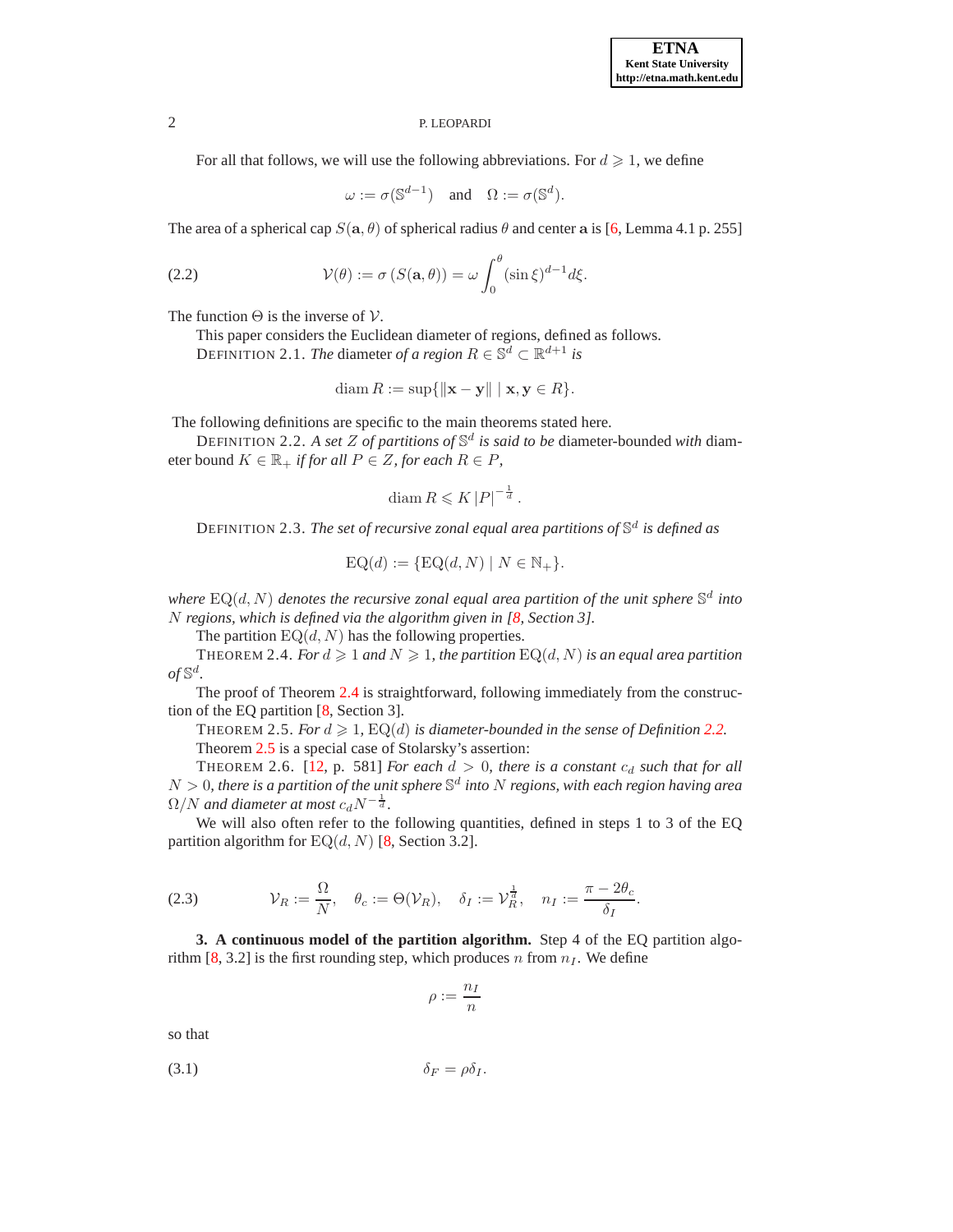For  $N > 2$ , if  $n_I \geqslant \frac{1}{2}$  then Step 4 yields

$$
n \in \left(n_I - \frac{1}{2}, n_I + \frac{1}{2}\right],
$$

and therefore [\[7,](#page-14-2) Lemma 3.5.1, p. 87]

$$
\rho\in\left[1-\frac{1}{2n_I+1},1+\frac{1}{2n_I-1}\right).
$$

We see that bounds for  $\rho$  are given by lower bounds for  $n_I$ . The crudest such bound is given by  $n_I > \frac{1}{2}$  which merely implies that  $\rho > 1/2$ .

We can re-express the bound  $n_I > \frac{1}{2}$  in terms of a lower bound on N by means of the function  $\nu$ , where

<span id="page-2-0"></span>(3.2) 
$$
\nu(x) := \left(\frac{x}{\Omega}\right)^{\frac{1}{d}} \left(\pi - 2\Theta\left(\frac{\Omega}{x}\right)\right).
$$

The function  $\nu$  defined by [\(3.2\)](#page-2-0) satisfies  $\nu(2) = 0$ ,  $\nu(N) = n<sub>I</sub>$ , and  $\nu(x)$  is monotonically increasing in x for  $x \ge 2$  [\[7,](#page-14-2) Lemma 3.5.2, p. 87]. As a consequence, it is possible to define the inverse function  $\mathcal{N}_0$  where

<span id="page-2-2"></span>
$$
\mathcal{N}_0(y) := \nu^{-1}(y)
$$

for  $y \ge 0$ . We then have  $\mathcal{N}_0(\nu(x)) = x$  and  $\nu(\mathcal{N}_0(y)) = y$  for  $x \ge 2$  and  $y \ge 0$ , and by the inverse function theorem,  $\mathcal{N}_0(y)$  is monotonic increasing in y for  $y \ge 0$ .

For  $N > x$  such that  $x > \mathcal{N}_0(1/2)$ , we then have

(3.4) 
$$
n_I > \nu(x) > \frac{1}{2}
$$

and

<span id="page-2-1"></span>
$$
\rho \in [\rho_L(x), \rho_H(x)],
$$

where

<span id="page-2-3"></span>(3.6) 
$$
\rho_L(x) := 1 - \frac{1}{2\nu(x) + 1}
$$
 and  $\rho_H(x) := 1 + \frac{1}{2\nu(x) - 1}$ .

We can make  $\rho_L(x)$  and  $\rho_H(x)$  arbitrarily close to 1 by making x large enough. More precisely,

<span id="page-2-4"></span>(3.7) 
$$
\rho_L(x) \nearrow 1
$$
, and  $\rho_H(x) \searrow 1$  as  $x \to \infty$ .

Step 6 of the EQ partition algorithm is the second rounding step, which produces  $m_i$ from  $y_i$ . By examining steps 5 to 7 of the EQ partition algorithm, it is straightforward to verify that for  $d > 1$ ,  $N > 1$  and  $i \in \{1, ..., n\}$  the following relationships hold [\[7,](#page-14-2) Lemmas 3.5.3, 3.5.4, pp. 88–89]:

$$
a_i \in \left[-\frac{1}{2}, \frac{1}{2}\right], \quad a_n = 0, \quad \sum_{i=1}^n y_i = \sum_{i=1}^n m_i = N - 2,
$$

$$
m_i = y_i + a_{i-1} - a_i = \frac{\mathcal{V}(\vartheta_{i+1}) - \mathcal{V}(\vartheta_i)}{\mathcal{V}_R} \in \mathbb{N}_0,
$$

$$
\mathcal{V}(\vartheta_i) = \mathcal{V}(\vartheta_{F,i}) + a_{i-1}\mathcal{V}_R.
$$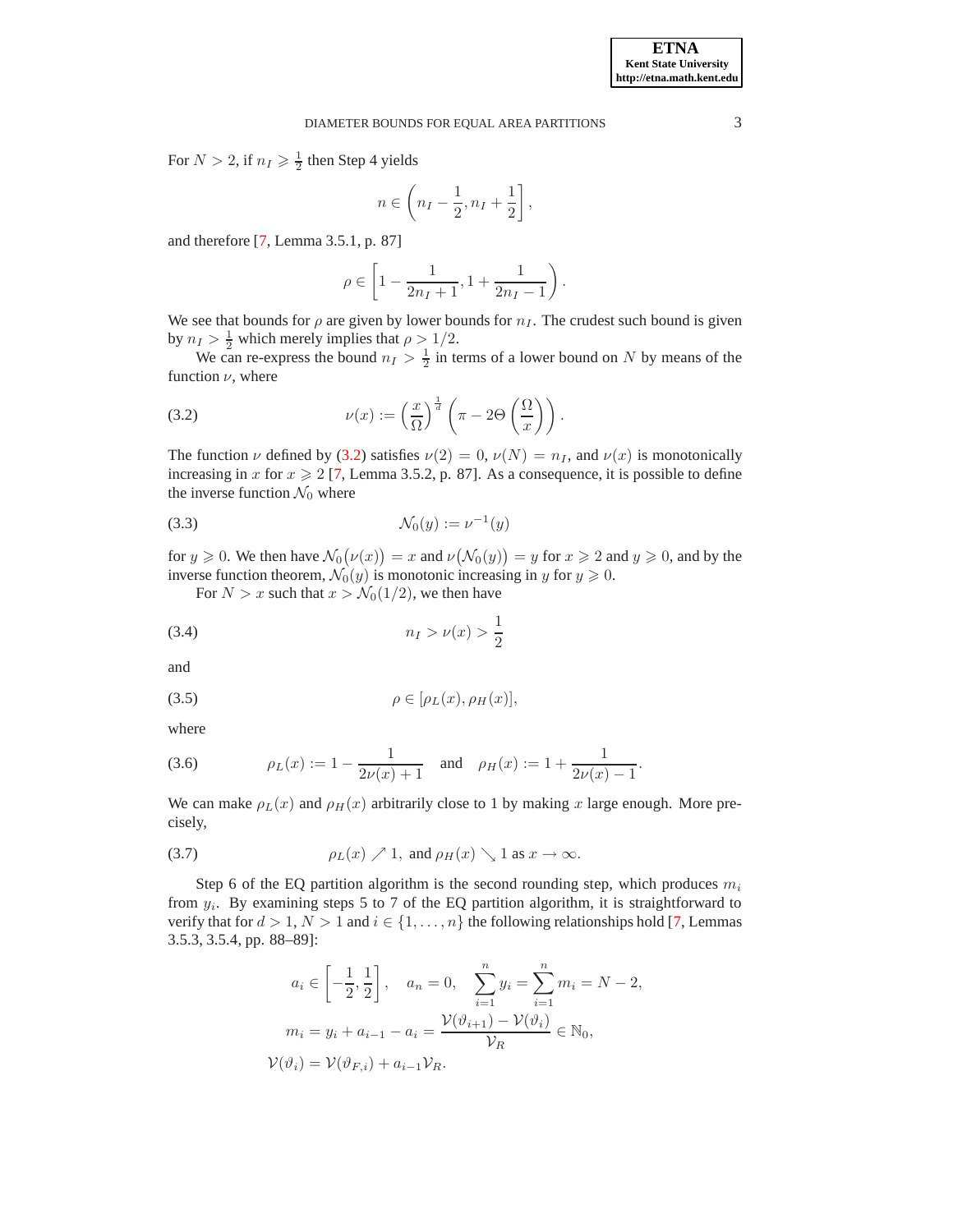To make it easier to find bounds for functions which vary from zone to zone, such as  $y$  and  $m$ , we define and use continuous analogs of these functions. This way, instead of having to find a bound for a function value over  $n + 2$  points, where n varies with N, we need only find a bound for a function over a fixed number of points and continuous intervals. We therefore define the functions

<span id="page-3-2"></span>(3.8) 
$$
\mathcal{Y}(\vartheta) := \frac{\mathcal{V}(\vartheta + \delta_F) - \mathcal{V}(\vartheta)}{\mathcal{V}_R}, \qquad \mathcal{M}(\tau, \beta, \vartheta) := \mathcal{Y}(\vartheta) + \tau + \beta,
$$

$$
\mathcal{T}(\tau, \vartheta) := \Theta(\mathcal{V}(\vartheta) - \tau \mathcal{V}_R), \qquad \mathcal{B}(\beta, \vartheta) := \Theta(\mathcal{V}(\vartheta + \delta_F) + \beta \mathcal{V}_R),
$$

$$
\Delta(\tau, \beta, \vartheta) := \mathcal{B}(\beta, \vartheta) - \mathcal{T}(\tau, \vartheta), \qquad \mathcal{W}(\tau, \beta, \vartheta) := \max_{\xi \in [\mathcal{T}(\tau, \vartheta), \mathcal{B}(\beta, \vartheta)]} \sin \xi,
$$

$$
\mathcal{P}(\tau, \beta, \vartheta) := \mathcal{W}(\tau, \beta, \vartheta) \mathcal{M}(\tau, \beta, \vartheta)^{\frac{1}{1 - \alpha}},
$$

so that for  $i \in \{1, \ldots, n\}$ , we have

$$
\mathcal{Y}(\vartheta_{F,i}) = y_i, \qquad \mathcal{M}(-a_{i-1}, a_i, \vartheta_{F,i}) = m_i, \n\mathcal{T}(-a_{i-1}, \vartheta_{F,i}) = \vartheta_i, \qquad \qquad \mathcal{B}(a_i, \vartheta_{F,i}) = \vartheta_{i+1}, \n\Delta(-a_{i-1}, a_i, \vartheta_{F,i}) = \delta_i, \qquad \qquad \mathcal{W}(-a_{i-1}, a_i, \vartheta_{F,i}) = w_i, \n\mathcal{P}(-a_{i-1}, a_i, \vartheta_{F,i}) = p_i.
$$

These functions have symmetries which follow from the symmetries of the trigonometric functions. The function  $Y$  satisfies

$$
\mathcal{Y}(\pi - \vartheta) = \mathcal{Y}(\vartheta - \delta_F).
$$

The functions  $T$  and  $B$  satisfy the identities

$$
\mathcal{T}(\tau, \pi - \vartheta) = \pi - \mathcal{B}(\tau, \vartheta - \delta_F) \text{ and}
$$
  

$$
\mathcal{B}(\beta, \pi - \vartheta) = \pi - \mathcal{T}(\beta, \vartheta - \delta_F).
$$

For each  $f \in \{M, \Delta, W, P\}$ , the function f satisfies

$$
f(\tau,\beta,\pi-\vartheta)=f(\beta,\tau,\vartheta-\delta_F).
$$

For our feasible domain we therefore use the set  $\mathbb{D}$ , defined as follows. DEFINITION 3.1. *The* feasible domain D *is defined as*

$$
\mathbb{D}:=\mathbb{D}_t\cup\mathbb{D}_m\cup\mathbb{D}_b,
$$

*where*

<span id="page-3-1"></span>(3.9) 
$$
\mathbb{D}_{t} := \{ (\tau, \beta, \vartheta) \mid \tau = 0, \beta \in \left[ -\frac{1}{2}, \frac{1}{2} \right], \vartheta = \vartheta_{c} \},
$$

$$
\mathbb{D}_{m} := \{ (\tau, \beta, \vartheta) \mid \tau \in \left[ -\frac{1}{2}, \frac{1}{2} \right], \beta \in \left[ -\frac{1}{2}, \frac{1}{2} \right], \vartheta \in [\vartheta_{F,2}, \pi - \vartheta_{c} - 2\delta_{F}] \},
$$

$$
\mathbb{D}_{b} := \{ (\tau, \beta, \vartheta) \mid \tau \in \left[ -\frac{1}{2}, \frac{1}{2} \right], \beta = 0, \vartheta = \pi - \vartheta_{c} - \delta_{F} \}.
$$

<span id="page-3-0"></span>We can now use the feasible domain  $\mathbb D$  and the analogue functions  $\Delta$  and  $\mathcal P$  to bound the maximum diameter of regions of the EQ partition.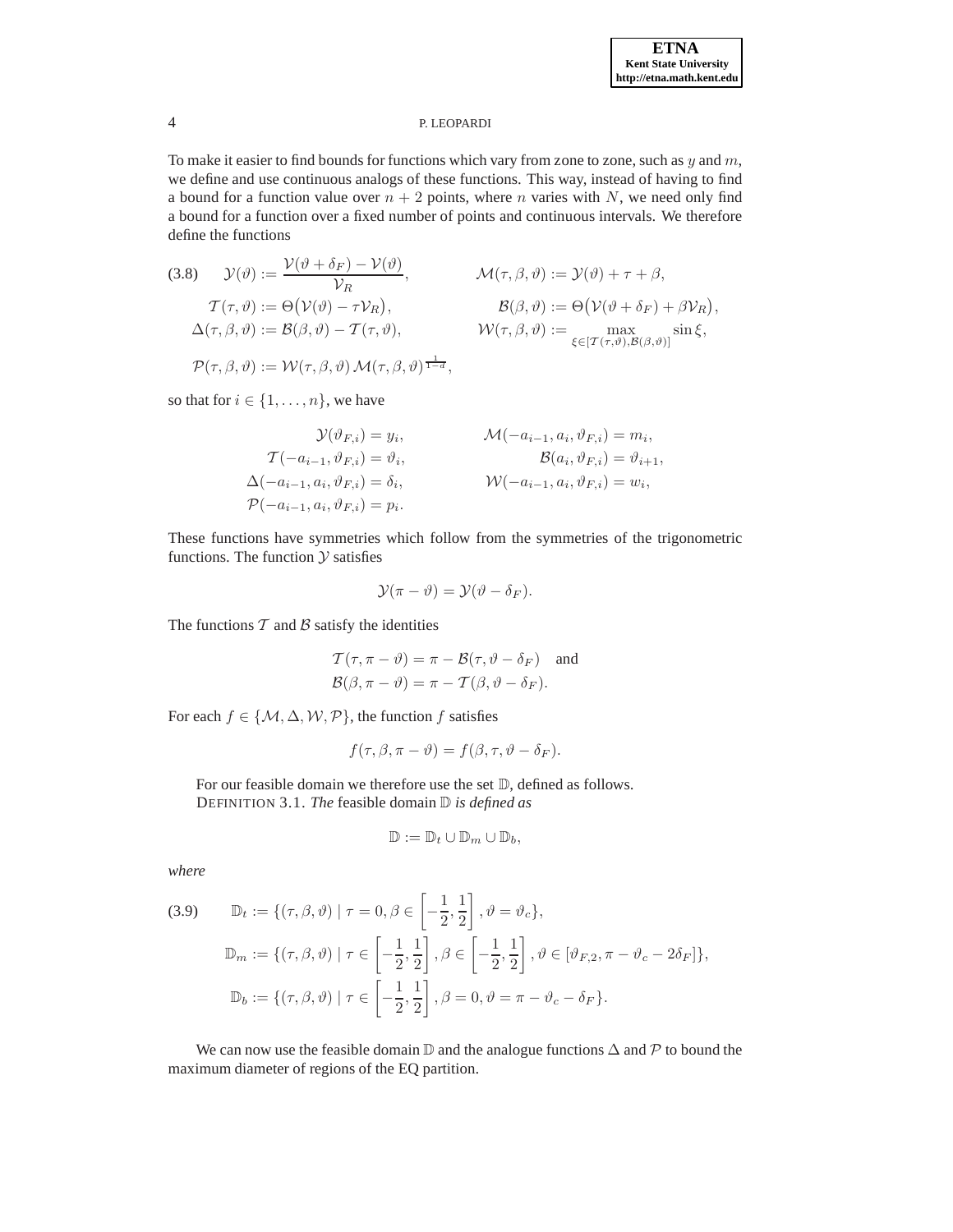LEMMA 3.2. [\[7,](#page-14-2) Lemma 3.5.11] *Assume that*  $d > 1$  *and that* EQ( $d − 1$ ) *has diameter bound*  $\kappa$ *. Then for*  $N > 2$ *, if we define* 

$$
\mathrm{maxdiam}(d,N):=\max_{R\in\mathrm{EQ}(d,N)}\mathrm{diam}\,R,
$$

*then*

$$
\text{maxdiam}(d, N) \leqslant \sqrt{\left(\max_{\mathbb{D}} \Delta\right)^2 + \kappa^2 \left(\max_{\mathbb{D}} \mathcal{P}\right)^2}.
$$

We need only consider the northern hemisphere to obtain a valid bound for the diameter of a region of the recursive zonal equal area partition of  $\mathbb{S}^d$ . First define the following subdomains of the feasible domain D,

$$
\mathbb{D}_{+} := \left\{ (\tau, \beta, \vartheta) \in \mathbb{D} \middle| \vartheta \leq \frac{\pi}{2} - \frac{\delta_{F}}{2} \right\},
$$

$$
\mathbb{D}_{-} := \left\{ (\tau, \beta, \vartheta) \in \mathbb{D} \middle| \vartheta > \frac{\pi}{2} - \frac{\delta_{F}}{2} \right\},
$$

$$
(3.10) \qquad \mathbb{D}_{m+} := \mathbb{D}_{m} \cap \mathbb{D}_{+}.
$$

<span id="page-4-3"></span>The following result then holds.

LEMMA 3.3. [\[7,](#page-14-2) Lemma 3.5.12] *For*  $f \in \{M, \Delta, W, P\}$  *and*  $(\tau, \beta, \vartheta) \in \mathbb{D}$ <sub>-</sub>*, we can*  $f$ *find*  $(\tau', \beta', \vartheta') \in \mathbb{D}_+$  *such that*  $f(\tau', \beta', \vartheta') = f(\tau, \beta, \vartheta)$ *. In particular, if*  $(\tau, \beta, \vartheta) \in \mathbb{D}_b$ *, then*  $(\tau', \beta', \vartheta') \in \mathbb{D}_t$ *, and if*  $(\tau, \beta, \vartheta) \in \mathbb{D}_{m-}$ *, then*  $(\tau', \beta', \vartheta') \in \mathbb{D}_{m+}$ *.* COROLLARY 3.4. *For*  $f \in \{M, \Delta, W, P\}$ ,

<span id="page-4-2"></span>
$$
\max_{\mathbb{D}} f = \max_{\mathbb{D}_+} f.
$$

An analysis of the diameter of the polar caps is not needed for the proof of Theorem [2.5.](#page-1-3) It is included for completeness, and for comparison to the Feige–Schechtman bound to be examined below. This is a consequence of the isodiametric inequality for  $\mathbb{S}^d$ .

THEOREM 3.5. (Isodiametric inequality for  $\mathbb{S}^d$ ) *Any region*  $R \subset \mathbb{S}^d$  *of spherical diameter* δ < π *has area bounded by*

$$
\sigma(R) \leqslant \mathcal{V}\left(\frac{\delta}{2}\right).
$$

*Equality holds only for spherical caps of spherical radius*  $\frac{\delta}{2}$ *.* 

This result is well known; see [\[2\]](#page-14-5) for a proof of a generalized version of this inequality, based on the proof of [\[1\]](#page-14-6).

We have the following upper bound for the diameter of a polar cap of  $EQ(d, N)$ .

LEMMA 3.6. *For*  $d > 1$  *and*  $N \ge 2$ *, the diameter of each polar cap of*  $EQ(d, N)$  *is bounded above by*  $K_c N^{-\frac{1}{d}}$ , where

<span id="page-4-1"></span>
$$
K_c := 2\left(\frac{\Omega \, d}{\omega}\right)^{\frac{1}{d}}.
$$

The following two bounds are used in the proof of Theorem [2.5.](#page-1-3)

<span id="page-4-0"></span>LEMMA 3.7. *For*  $d > 1$ *, there is a positive constant*  $N_∆ ∈ ℕ$  *and a monotonic decreasing positive real function* K<sup>∆</sup> *such that for each partition* EQ(d, N) *with*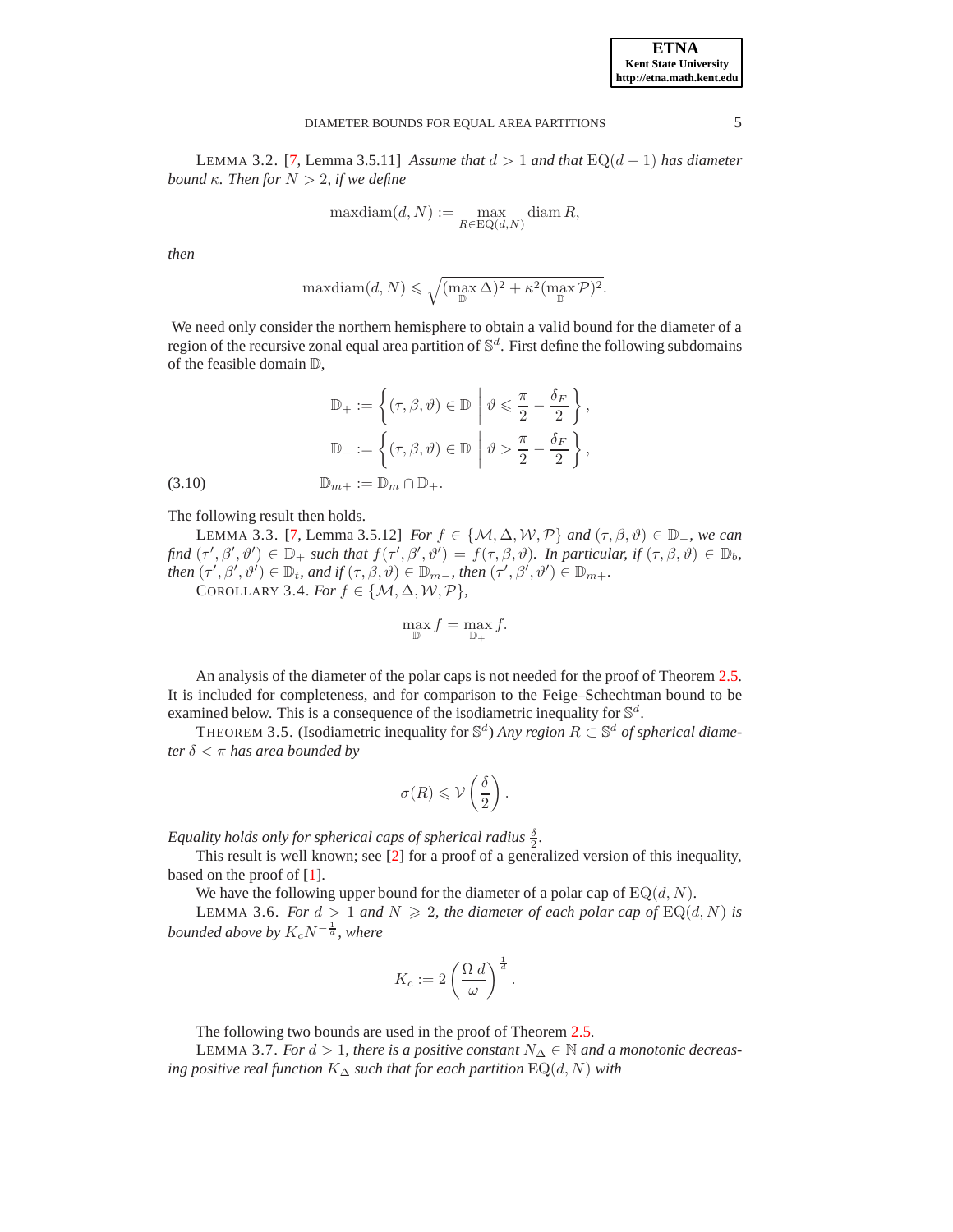$N > x \geqslant N_{\Delta}$ 

 $\max_{\mathbb{D}} \Delta \leqslant K_{\Delta}(x) N^{-\frac{1}{d}}.$ 

<span id="page-5-1"></span>LEMMA 3.8. *For*  $d > 1$ *, there is a positive constant*  $N_P \in \mathbb{N}$  *and a monotonic decreasing positive real function*  $C_P$  *such that for each partition*  $EQ(d, N)$  *with*  $N > x \ge N_P$ ,

$$
\max_{\mathbb{D}} \mathcal{P} \leqslant C_P(x) N^{-\frac{1}{d}}.
$$

## **4. Proofs of main theorems.**

<span id="page-5-0"></span>*Proof of Theorem [2.5.](#page-1-3)* The theorem is true for  $d = 1$ , with EQ(1) having diameter bound  $K_1 = 2\pi$ , since the recursive zonal equal area partition algorithm partitions the circle  $\mathbb{S}^1$  into  $N$  equal segments, each of arc length  $2\pi/N$ , and therefore each segment has diameter less than  $2\pi/N$ .

Now assume that  $d > 1$  and  $N > 2$ . We know from Lemma [3.2](#page-3-0) that

$$
\mathrm{maxdiam}(d, N) \leqslant \sqrt{\left(\max_{\mathbb{D}} \Delta\right)^2 + \kappa^2 \left(\max_{\mathbb{D}} \mathcal{P}\right)^2}.
$$

From Lemma [3.7,](#page-4-0) we know that there is a positive constant  $N_{\Delta} \in \mathbb{N}$  and a monotonic decreasing positive real function  $K_{\Delta}$  such that for each partition EQ(d, N) with  $N > x \geqslant N_{\Delta}$ 

$$
\max_{\mathbb{D}} \Delta \leqslant K_{\Delta}(x) N^{-\frac{1}{d}}.
$$

From Lemma [3.8,](#page-5-1) we know that there is a positive constant  $N_P \in \mathbb{N}$  and a monotonic decreasing positive real function  $C_P$  such that for each partition  $EQ(d, N)$  with  $N > x \ge N_P$ ,

$$
\max_{\mathbb{D}} \mathcal{P} \leqslant C_P(x) N^{-\frac{1}{d}}.
$$

Define

$$
N_H := \max(N_\Delta, N_P).
$$

Assuming that  $EQ(d - 1)$  is diameter bounded, with diameter bound  $\kappa$ , then for  $N > N_H$ , we have maxdiam $(d, N) \leqslant K_H N^{-\frac{1}{d}}$ , where

$$
K_H := \sqrt{K_{\Delta}(N_H)^2 + \kappa^2 C_P(N_H)^2}.
$$

For  $d > 1$  and  $N \le N_H$ , we note that the diameter of  $\mathbb{S}^d$  is 2, and so the diameter of any region is bounded by 2. Therefore for  $N\leqslant N_H,$  max ${\rm diam}(d,N)\leqslant K_LN^{-\frac{1}{d}},$  where

$$
K_L := 2N_H^{\frac{1}{d}}.
$$

Finally, we see by induction that for  $d > 1$ , maxdiam $(d, N) \leq K_d N^{-\frac{1}{d}}$ , where

$$
K_d := \max(K_L, K_H). \quad \Box
$$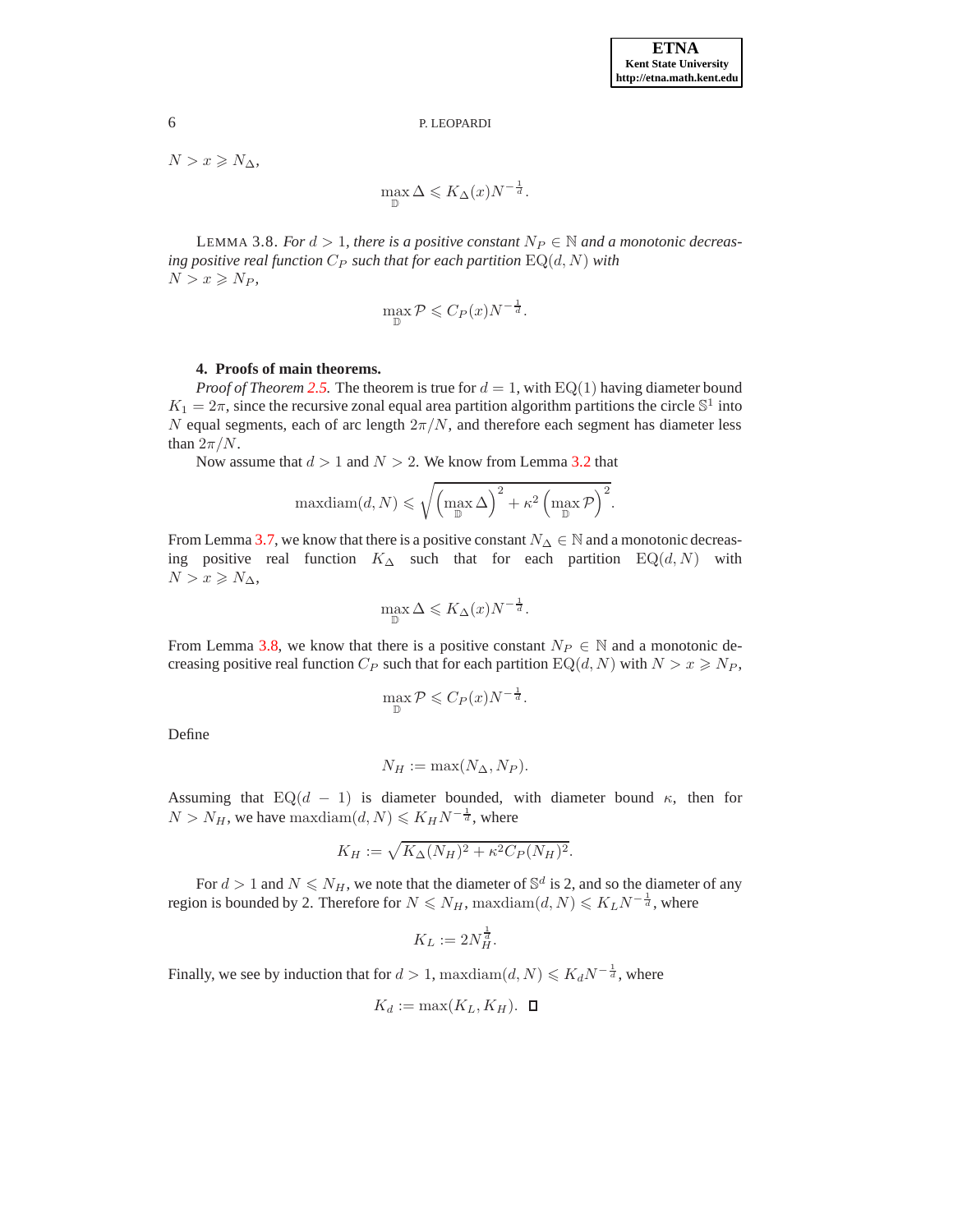

# DIAMETER BOUNDS FOR EQUAL AREA PARTITIONS 7

<span id="page-6-0"></span>**5. Estimates for caps.** Later we will need to compare  $\sin \theta$  with  $\sin(\theta + \phi)$ , for various θ and φ. The following estimate is useful for this task. For all  $\theta, \phi \in \mathbb{R}$ , we have

$$
\sin(\theta + \phi) - \sin \theta = 2 \sin \frac{\phi}{2} \cos \left(\theta + \frac{\phi}{2}\right).
$$

Therefore for  $\phi \in (0, \pi]$ ,  $\theta \in (0, \pi/2 - \phi/2]$ , we have  $\sin(\theta + \phi) > \sin \theta > 0$ .

In the estimate below, we assume that  $\theta \in (0, \xi]$ ,  $\xi \in (0, \pi/2]$ , and use the well-known sine ratio function

$$
\operatorname{sinc}\theta:=\frac{\sin\theta}{\theta}.
$$

We have the well-known estimate

<span id="page-6-1"></span>(5.1)  $\sin \theta \in [\sin \xi, 1] \theta.$ 

In the estimates below we assume that  $\theta \in (0, \xi]$ ,  $\xi \in (0, \pi/2]$ . From [\(2.2\)](#page-1-4) we have  $D V(\theta) = \omega \sin^{d-1} \theta$ . Using the estimate [\(5.1\)](#page-6-1) therefore gives us

$$
D\mathcal{V}(\theta) \in [(\operatorname{sinc}\xi)^{d-1}, 1] \omega \theta^{d-1}.
$$

Thus,

<span id="page-6-2"></span>(5.2) 
$$
\mathcal{V}(\theta) \in [(\text{sinc }\xi)^{d-1}, 1] \frac{\omega}{d} \theta^d.
$$

If we then substitute  $\Theta(v)$  for  $\theta$ , we obtain for  $v \in [0, \mathcal{V}(\xi)]$  that

<span id="page-6-3"></span>(5.3) 
$$
\Theta(v) \in [1, (\text{sinc}\,\xi)^{\frac{1-d}{d}}] \left(\frac{d}{\omega}\right)^{\frac{1}{d}} v^{\frac{1}{d}}.
$$

<span id="page-6-5"></span>The estimates [\(5.2\)](#page-6-2) and [\(5.3\)](#page-6-3) are crude. There are instances where we need a sharper upper bound than that given by [\(5.2\)](#page-6-2). The estimate below is more accurate for large d for  $\theta$ away from  $\pi/2$ .

LEMMA 5.1. [\[7,](#page-14-2) Lemma 2.3.18] *For d* ≥ 2 *and*  $θ ∈ [0, π/2)$  *we have* 

<span id="page-6-4"></span>(5.4) 
$$
\mathcal{V}(\theta) \leq \frac{\omega \sin^d \theta}{d \cos \theta},
$$

*with equality only when*  $\theta = 0$ *.* 

If we combine [\(5.2\)](#page-6-2) with [\(5.4\)](#page-6-4), we obtain the following result. COROLLARY 5.2. *For*  $d \ge 2$  *and*  $\theta \in [0, \pi/2)$  *we have* 

<span id="page-6-8"></span>(5.5) 
$$
\mathcal{V}(\theta) \in \left[\frac{1}{\text{sinc }\theta}, \frac{1}{\cos \theta}\right] \frac{\omega}{d} \sin^d \theta.
$$

Recall from [\(2.3\)](#page-1-5) that  $\vartheta_c = \Theta\left(\frac{\Omega}{N}\right)$  and define

<span id="page-6-6"></span>(5.6) 
$$
J_c(x) := \operatorname{sinc} \Theta\left(\frac{\Omega}{x}\right).
$$

As a result of [\(5.3\)](#page-6-3), for  $N \ge x \ge 2$ , we have

<span id="page-6-7"></span>(5.7) 
$$
\vartheta_c \in [1, J_c(x)^{\frac{1-d}{d}}] \left(\frac{d}{\omega}\right)^{\frac{1}{d}} \delta_I.
$$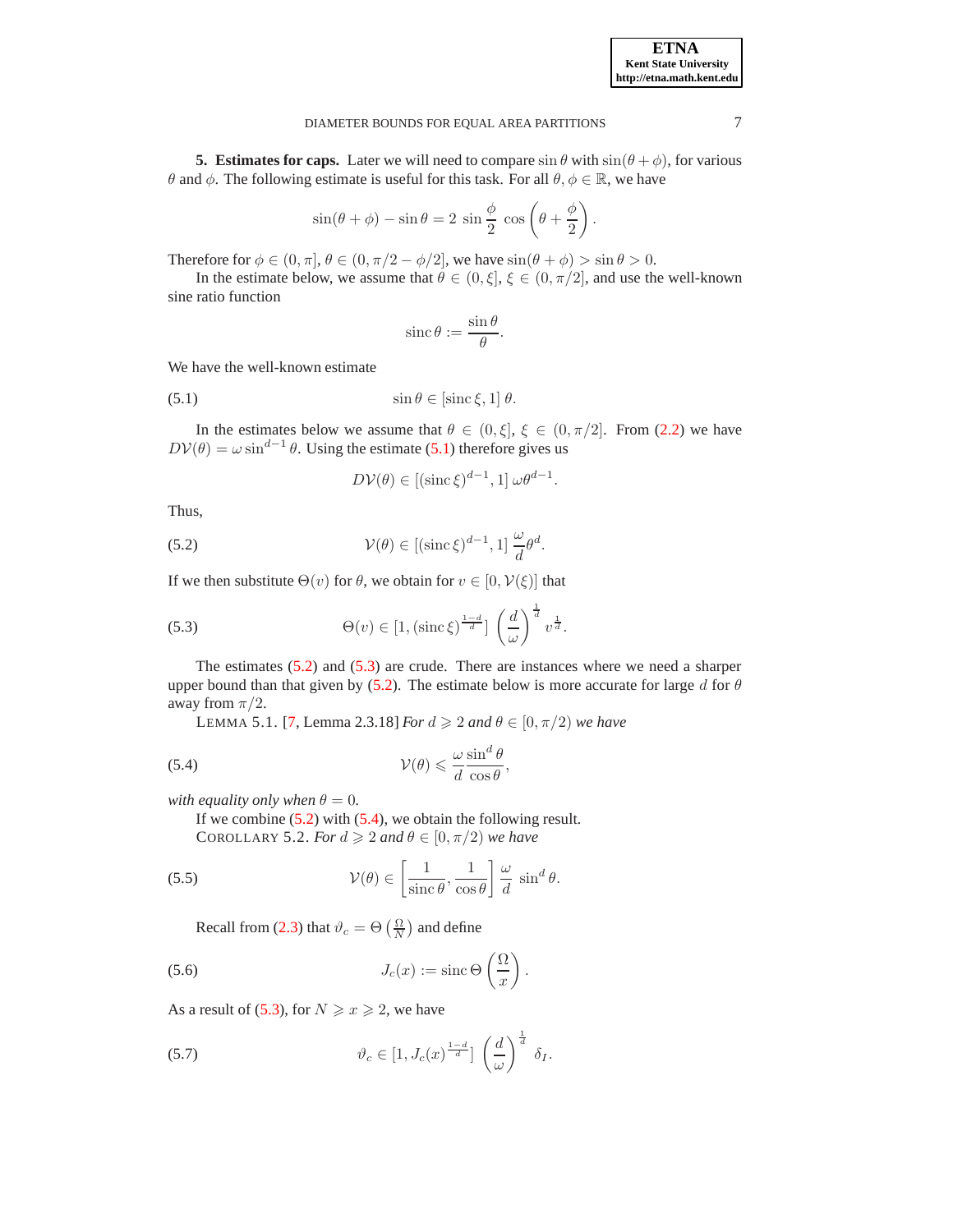<span id="page-7-4"></span>Using Lemma [5.1,](#page-6-5) we obtain the following upper bound for  $\sin \vartheta_c$ . LEMMA 5.3. [\[7,](#page-14-2) Lemma 3.5.14] *For*  $x \ge 2$ ,

(5.8) 
$$
x^{\frac{1}{d}}\sin\Theta\left(\frac{\Omega}{x}\right) \leqslant \left(\frac{\Omega}{\omega}\right)^{\frac{1}{d}}.
$$

*Therefore, for*  $N \geq 2$ *,* 

<span id="page-7-1"></span>(5.9) 
$$
\sin \vartheta_c \leqslant \left(\frac{d}{\omega}\right)^{\frac{1}{d}} \delta_I.
$$

Combining  $(5.6)$ ,  $(5.7)$ , and  $(5.9)$ , we have the estimate

<span id="page-7-5"></span>(5.10) 
$$
\sin \vartheta_c \in [J_c(x), 1] \left(\frac{d}{\omega}\right)^{\frac{1}{d}} \delta_I
$$

<span id="page-7-0"></span>for  $N \geqslant x \geqslant 2$ .

**6. The modified Feige and Schechtman construction.** Feige and Schechtman [\[5\]](#page-14-1) give a constructive proof of the following lemma, which can be used to prove Stolarsky's assertion.

LEMMA 6.1. [\[5,](#page-14-1) Lemma 21, pp. 430–431] *For each*  $0 < \gamma < \pi/2$  *the sphere*  $\mathbb{S}^{d-1}$  *can* be partitioned into  $N = \bigl(O(1)/\gamma\bigr)^d$  regions of equal area, each of diameter at most  $\gamma$ .

Lemma [6.1](#page-7-2) corresponds to a diameter bound of order  $O(N^{\frac{1}{d+1}})$  rather than  $O(N^{\frac{1}{d}})$ , but the construction given in the proof [\[5,](#page-14-1) pp. 430–431] is easily modified to yield the following upper bound on the smallest maximum diameter of an equal area partition of  $\mathbb{S}^d$ .

LEMMA 6.2. *For*  $d > 1$ ,  $N > 2$ , *there is a partition*  $FS(d, N)$  *of the unit sphere*  $\mathbb{S}^d$ *into* N *regions, with each region*  $R \in FS(d, N)$  *having area*  $\Omega/N$  *and Euclidean diameter bounded above by*

<span id="page-7-3"></span><span id="page-7-2"></span>
$$
\text{diam}\, R \leqslant \Upsilon\left(\min(\pi, 8\vartheta_c)\right),\
$$

*with*  $\Upsilon$  *defined by* [\(2.1\)](#page-0-1) *and*  $\vartheta_c$  *defined by* [\(2.3\)](#page-1-5)*.* 

We now use the modified Feige–Schechtman construction to prove Stolarsky's assertion, Theorem [2.6.](#page-1-6)

*Proof of Theorem* [2.6.](#page-1-6) For  $d = 1$ , we partition the circle into equal segments and the proof is as per the proof of Theorem [2.5.](#page-1-3) For  $d > 1$  and  $N = 1$ , there is one region of diameter  $2 = 2N^{-\frac{1}{d}}$ . For  $d > 1$  and  $N = 2$ , there are two regions, each of diameter  $2 = 2^{\frac{d+1}{d}} N^{-\frac{1}{d}}$ . Otherwise, we use Lemma [6.2](#page-7-3) and the estimates [\(5.7\)](#page-6-7) and [\(5.9\)](#page-7-1). Define

$$
N_{FS} = \frac{\Omega}{\mathcal{V}\left(\frac{\pi}{8}\right)}.
$$

Then for  $N \ge N_{FS}$ ,

$$
\vartheta_c = \Theta\left(\frac{\Omega}{N}\right) \leqslant \frac{\pi}{8},
$$

with equality only when  $N = N_{FS}$ . Therefore, for  $N \ge N_{FS}$ , Lemmas [5.3](#page-7-4) and [6.2](#page-7-3) give us

$$
\max_{R \in FS(d,N)} \text{diam } R \leqslant 2 \sin 4 \vartheta_c < 8 \sin \vartheta_c < K_{FS} N^{-\frac{1}{d}},
$$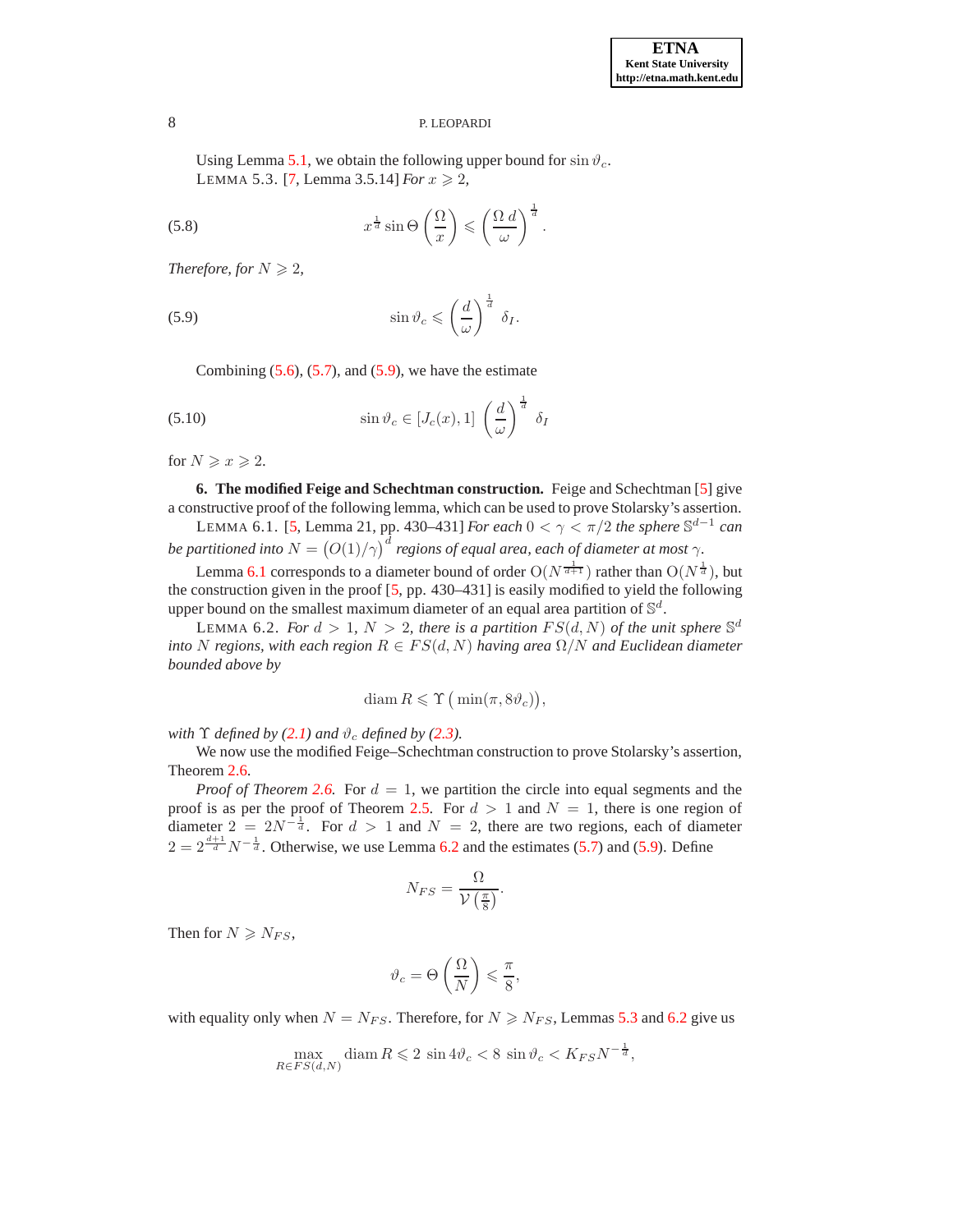where

$$
K_{FS} := 8 \left( \frac{\Omega d}{\omega} \right)^{\frac{1}{d}}.
$$

For  $2 < N < N_{FS}$ , we have

$$
\text{maxdiam}\, FS(d,N) \leqslant 2 = 2\,N^{\frac{1}{d}}N^{-\frac{1}{d}} < 2\,N_{FS}^{\frac{1}{d}}N^{-\frac{1}{d}}.
$$

Let  $K_{FSL} := 2 N_{FS}^{\frac{1}{d}}$ . Using [\(5.5\)](#page-6-8), we have

$$
\mathcal{V}\left(\frac{\pi}{8}\right) \geqslant \frac{1}{\sin c \frac{\pi}{8}} \frac{\omega}{d} \sin^d \frac{\pi}{8} > \frac{\omega}{d} \sin^d \frac{\pi}{8}.
$$

We also have  $\sin \frac{\pi}{8} > \frac{1}{4}$ , so that

$$
\mathcal{V}\left(\frac{\pi}{8}\right) > \frac{\omega}{4^d \, d}.
$$

Therefore

$$
N_{FS} = \frac{\Omega}{\mathcal{V}\left(\frac{\pi}{8}\right)} < 4^d \frac{\Omega d}{\omega}.
$$

In other words,

$$
K_{FSL}^d = 2^d \ N_{FS} < 8^d \ \frac{\Omega \ d}{\omega} = K_{FS}^d.
$$

We therefore have  $K_{FSL} < K_{FS}$ . For  $d \ge 2$  we have [\[7,](#page-14-2) Lemma 2.3.20]

<span id="page-8-0"></span>
$$
\frac{\Omega}{\omega} > \sqrt{\frac{2\pi}{d}}.
$$

For the case  $N = 2$ , from [\(6.1\)](#page-8-0) we obtain

$$
2^{d+1} < 8^d \sqrt{2\pi d} < 8^d \frac{\Omega d}{\omega} = K_{FS}^d.
$$

Therefore Theorem [2.6](#page-1-6) is satisfied by  $c_d = K_{FS}$ .  $\Box$ 

REMARK 6.3. The Feige–Schechtman constant  $K_{FS}$  thus provides an upper bound for the minimum constant for the diameter bound of an equal area partition of  $\mathbb{S}^d$ . Theorems [2.4](#page-1-1) and [2.5](#page-1-3) yield an alternate proof of Theorem [2.6,](#page-1-6) with  $c_d = K_d$ .

**Appendix A. Proofs of Lemmas.** The definitions of the functions  $\Delta$  and  $\mathcal{P}$  and the definition of the feasible domain  $\mathbb D$  depend on the fitting collar angle  $\delta_F$ . Thus the proofs of Lemmas [3.7](#page-4-0) and [3.8](#page-5-1) need an estimate for  $\delta_F$ . Recall from [\(3.1\)](#page-1-7) that  $\delta_F = \rho \delta_I$ . Therefore, from [\(3.5\)](#page-2-1), for  $N > x > N_0(1/2)$ , where  $N_0$  is defined by [\(3.3\)](#page-2-2), we have

<span id="page-8-1"></span>
$$
\delta_F \in [\rho_L(x), \rho_H(x)] \delta_I.
$$

We also need estimates for  $\vartheta_{F,i}$ , as defined by Step 5 of the EQ partition algorithm [\[8,](#page-14-0) Section 3.2], and for sin  $\vartheta_{F,i}$  and  $V(\vartheta_{F,i})$ . Here and below, we generalize the definition of  $\vartheta_{F,i}$ , by defining

$$
\vartheta_{F,\iota} := \vartheta_c + (\iota - 1)\delta_F,
$$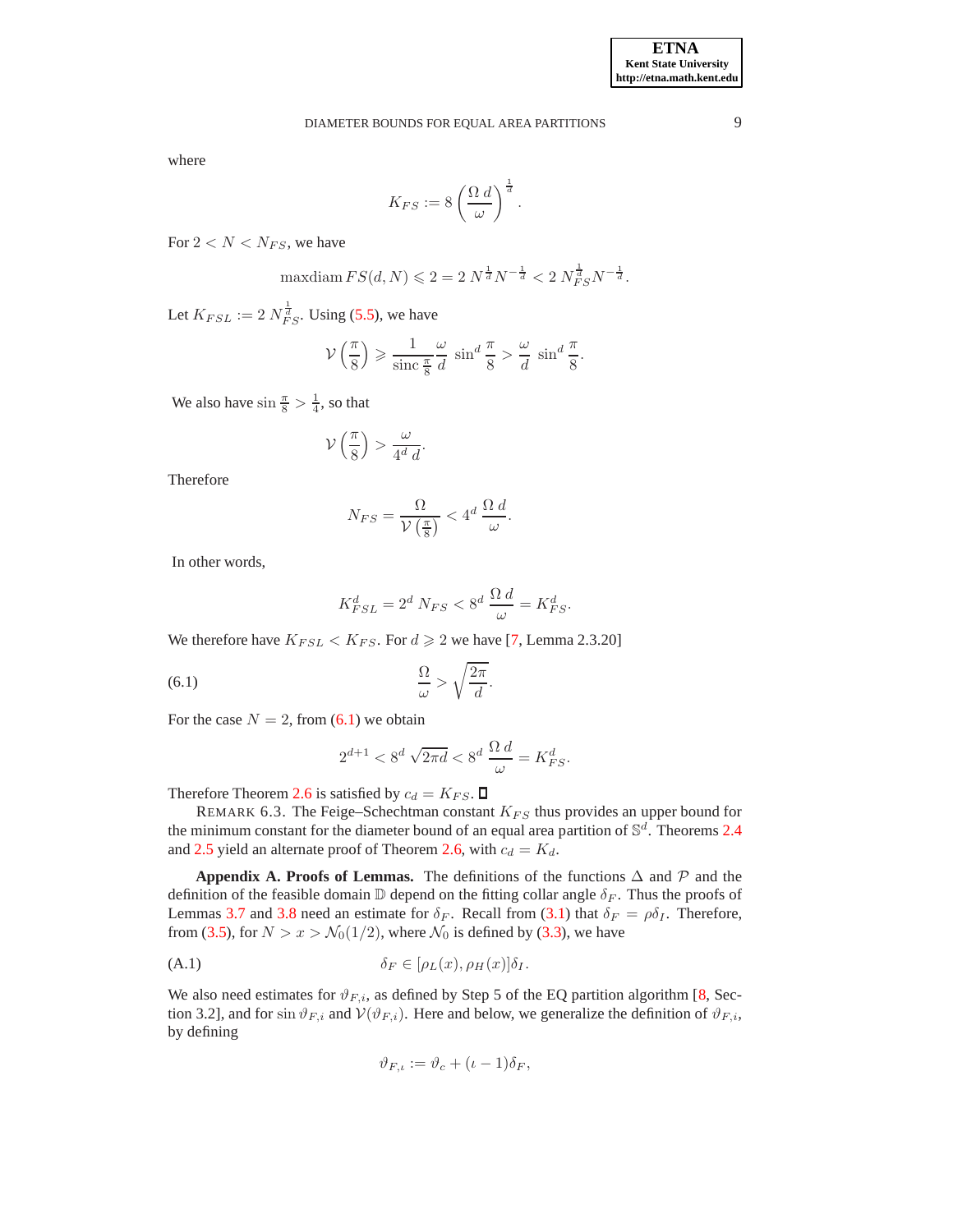#### **ETNA Kent State University http://etna.math.kent.edu**

### 10 P. LEOPARDI

for  $\iota \in [1, n+1]$ . For  $N > x > N_0(1/2)$ , where  $N_0$  is defined by [\(3.3\)](#page-2-2), the estimates [\(5.7\)](#page-6-7) and [\(A.1\)](#page-8-1) now yield

<span id="page-9-0"></span>(A.2) 
$$
\vartheta_{F,\iota} \in \left[ \left( \frac{d}{\omega} \right)^{\frac{1}{d}} + (\iota - 1)\rho_L(x), \left( \frac{d}{\omega} \right)^{\frac{1}{d}} J_c(x)^{\frac{1-d}{d}} + (\iota - 1)\rho_H(x) \right] \delta_I.
$$

The estimates for  $\sin \vartheta_{F,\iota}$  and  $V(\vartheta_{F,\iota})$  below assume that  $N > x > N_0(1/2)$ , where  $N_0$ is defined by [\(3.3\)](#page-2-2), and the lower bounds for these estimates also assume that

<span id="page-9-1"></span>(A.3) 
$$
\Theta\left(\frac{\Omega}{x}\right) + (\iota - 1)\rho_H(x)\left(\frac{\Omega}{x}\right)^{\frac{1}{d}} \leq \frac{\pi}{2}.
$$

If we define

$$
J_{F,\iota}(x) := \operatorname{sinc}\left(\Theta\left(\frac{\Omega}{x}\right) + (\iota - 1)\rho_H(x)\left(\frac{\Omega}{x}\right)^{\frac{1}{d}}\right),\,
$$

then from  $(5.1)$  and  $(A.2)$  we have the estimate

$$
\sin \vartheta_{F,\iota} \in \left[J_{F,\iota}(x)\left(\left(\frac{d}{\omega}\right)^{\frac{1}{d}} + (\iota - 1)\rho_L(x)\right), \left(\frac{d}{\omega}\right)^{\frac{1}{d}} J_c(x)^{\frac{1-d}{d}} + (\iota - 1)\rho_H(x)\right]\delta_I
$$

and from  $(5.2)$  we have the estimate

$$
\mathcal{V}(\vartheta_{F,\iota}) \in [s_{L,\iota}(x),s_{H,\iota}(x)]\mathcal{V}_R,
$$

where

$$
s_{L,\iota}(x) := J_{F,\iota}(x)^{d-1} \left( 1 + (\iota - 1)\rho_L(x) \left( \frac{\omega}{d} \right)^{\frac{1}{d}} \right)^d,
$$
  

$$
s_{H,\iota}(x) := \left( J_c(x)^{\frac{1-d}{d}} + (\iota - 1)\rho_H(x) \left( \frac{\omega}{d} \right)^{\frac{1}{d}} \right)^d.
$$

If we define

$$
s_{\iota} := \left(1 + (\iota - 1) \left(\frac{\omega}{d}\right)^{\frac{1}{d}}\right)^d,
$$

then, since  $J_{F,\iota}(x) \nearrow 1, J_c(x) \nearrow 1, \rho_L(x) \nearrow 1$  and  $\rho_H(x) \searrow 1$ , as  $x \to \infty$  we see that

$$
s_{L,\iota}(x) \nearrow s_{\iota}
$$
 and  $s_{H,\iota}(x) \searrow s_{\iota}$  as  $x \to \infty$ .

By making x large enough and  $\iota$  small enough, we can ensure that  $(A.3)$  holds.

LEMMA A.1. [\[7,](#page-14-2) Lemma 3.5.16] *If*  $x \ge N_0(5)$ *, where*  $N_0$  *is defined by* [\(3.3\)](#page-2-2)*, then* [\(A.3\)](#page-9-1) *holds for*

$$
\iota \in \left[1, \frac{13}{4}\right].
$$

For the remainder of this paper we use the abbreviation

$$
\eta := \frac{1}{\sqrt{8\pi d}}.
$$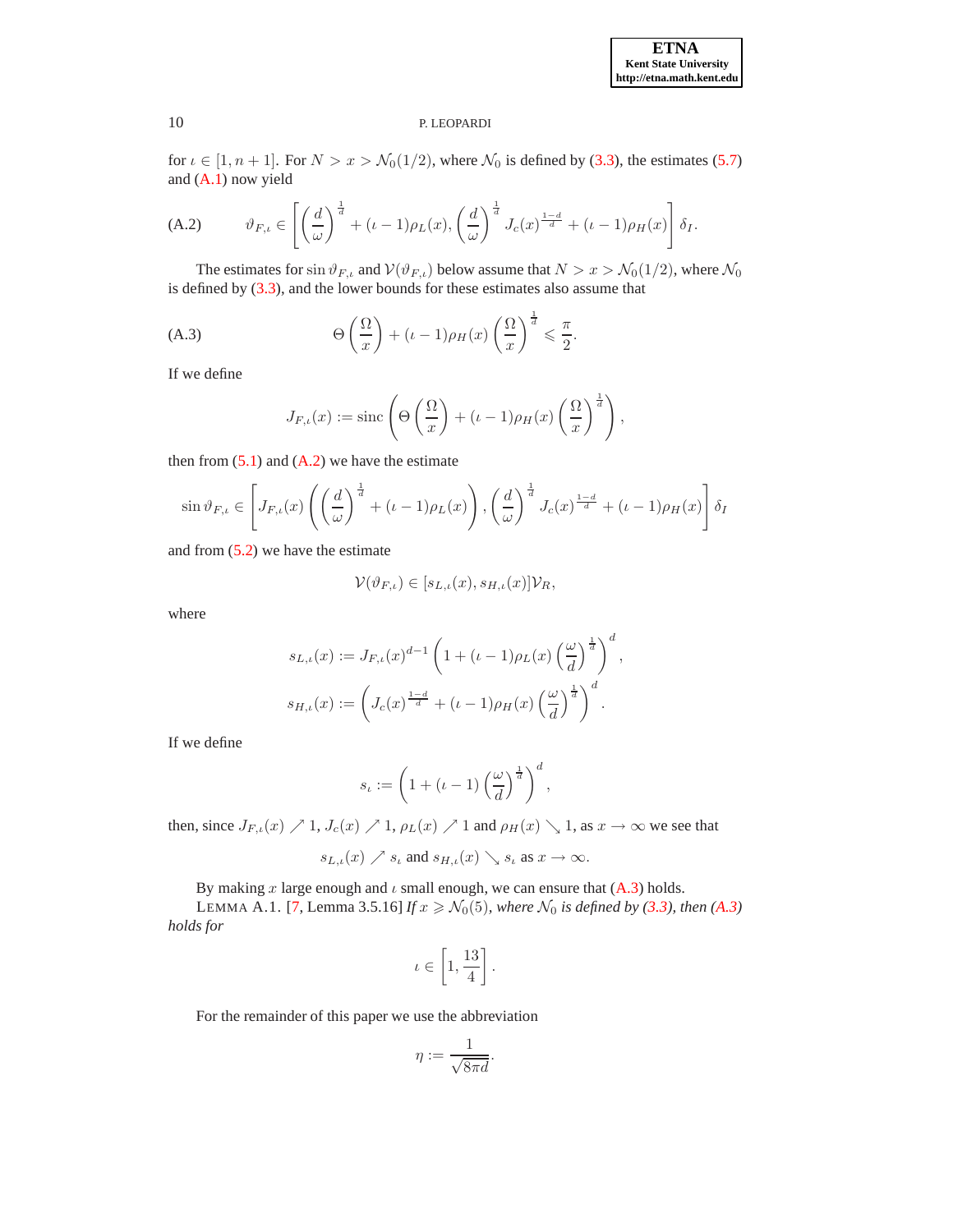The proofs of Lemmas [3.7](#page-4-0) and [3.8](#page-5-1) require the following results, which are proved in [\[7,](#page-14-2) Chapter 3].

LEMMA A.2. [\[7,](#page-14-2) Lemma 3.5.17] *There is an*  $x \ge N_0(5)$ *, such that* 

<span id="page-10-0"></span>(A.4) 
$$
J_{F,(1+\eta)}(x)^{d-1} \left(1 + \eta \rho_L(x) \left(\frac{\omega}{d}\right)^{\frac{1}{d}}\right)^d > \frac{3}{2}.
$$

LEMMA A.3. [\[7,](#page-14-2) Lemma 3.5.19] *If*  $x \ge N_0(5)$ *, and* x *satisfies* [\(A.4\)](#page-10-0)*, then for*  $N > x$  *we have*

<span id="page-10-1"></span>
$$
\mathcal{V}(\vartheta_c + \eta \delta_F) > \frac{3}{2} \mathcal{V}_R.
$$

As a result of [\(A.5\)](#page-10-1), we have

$$
\mathcal{V}(\vartheta_c + \eta \delta_F) - \mathcal{V}(\vartheta_c) > \frac{\mathcal{V}_R}{2}.
$$

From [\(2.2\)](#page-1-4) and the symmetries of the sine function, for  $\vartheta \in (0, \pi/2 - \eta \delta_F/2]$ , we have

$$
\frac{\partial}{\partial \vartheta} \left( \mathcal{V}(\vartheta + \eta \delta_F) - \mathcal{V}(\vartheta) \right) = D \mathcal{V}(\vartheta + \eta \delta_F) - D \mathcal{V}(\vartheta)
$$
\n
$$
= \omega \left( \sin^{d-1} (\vartheta + \eta \delta_F) - \sin^{d-1} \vartheta \right) \geqslant 0,
$$
\n(A.6)

with equality only when  $\vartheta = \frac{\pi}{2} - \eta \frac{\delta_F}{2}$ . This results in the following corollary.

COROLLARY A.4. [\[7,](#page-14-2) Corollary 3.5.20] *If*  $x \ge N_0(5)$ *, and* x *satisfies* [\(A.4\)](#page-10-0)*, then for*  $N > x$  and  $\vartheta \in [\vartheta_c, \pi - \vartheta_c - \eta \delta_F]$  we have

<span id="page-10-2"></span>(A.7) 
$$
\mathcal{V}(\vartheta + \eta \delta_F) - \mathcal{V}(\vartheta) > \frac{\mathcal{V}_R}{2}.
$$

If  $x \ge N_0(5)$ , and  $N > x$  then  $n \ge 5$ , so  $\vartheta_{F,2} < \frac{\pi}{2}$ . Since  $8\pi d \ge 16\pi > 49$ , we therefore have

$$
\eta \delta_F < \frac{\delta_F}{7}.
$$

*Proof of Lemma* [3.6.](#page-4-1) Assume that  $d > 1$  and  $N > 1$ . From [\(2.3\)](#page-1-5) we know that the diameter of each of the polar caps of the partition  $EQ(d, N)$  is  $2 \sin \vartheta_c$ . From [\(5.9\)](#page-7-1) we have the estimate

$$
2\sin\vartheta_c \leqslant 2\left(\frac{\Omega \, d}{\omega}\right)^{\frac{1}{d}} N^{-\frac{1}{d}}.
$$

for  $N \geqslant x \geqslant 2$ .  $\Box$ 

*Proof of Lemma* [3.7.](#page-4-0) Throughout this proof, we assume that  $N > x$  where  $x \ge N_0(5)$ , with  $\mathcal{N}_0$  defined by [\(3.3\)](#page-2-2), so that  $n \geq 5$ . Using Corollary [3.4,](#page-4-2) we also assume that  $(\tau, \beta, \vartheta) \in \mathbb{D}_+$ . For the top collar,  $(\tau, \beta, \vartheta) \in \mathbb{D}_t$ , [\(3.9\)](#page-3-1) gives  $\tau = 0$ ,  $\beta \in \left[-\frac{1}{2}, \frac{1}{2}\right]$ ,  $\vartheta = \vartheta_c$ . From [\(2.2\)](#page-1-4) we have

$$
\mathcal{V}(\mathcal{B}(\beta,\vartheta_c))=\mathcal{V}(\vartheta_c+\delta_F)+\beta\mathcal{V}_R\leqslant\mathcal{V}(\vartheta_c+\delta_F)+\frac{\mathcal{V}_R}{2}.
$$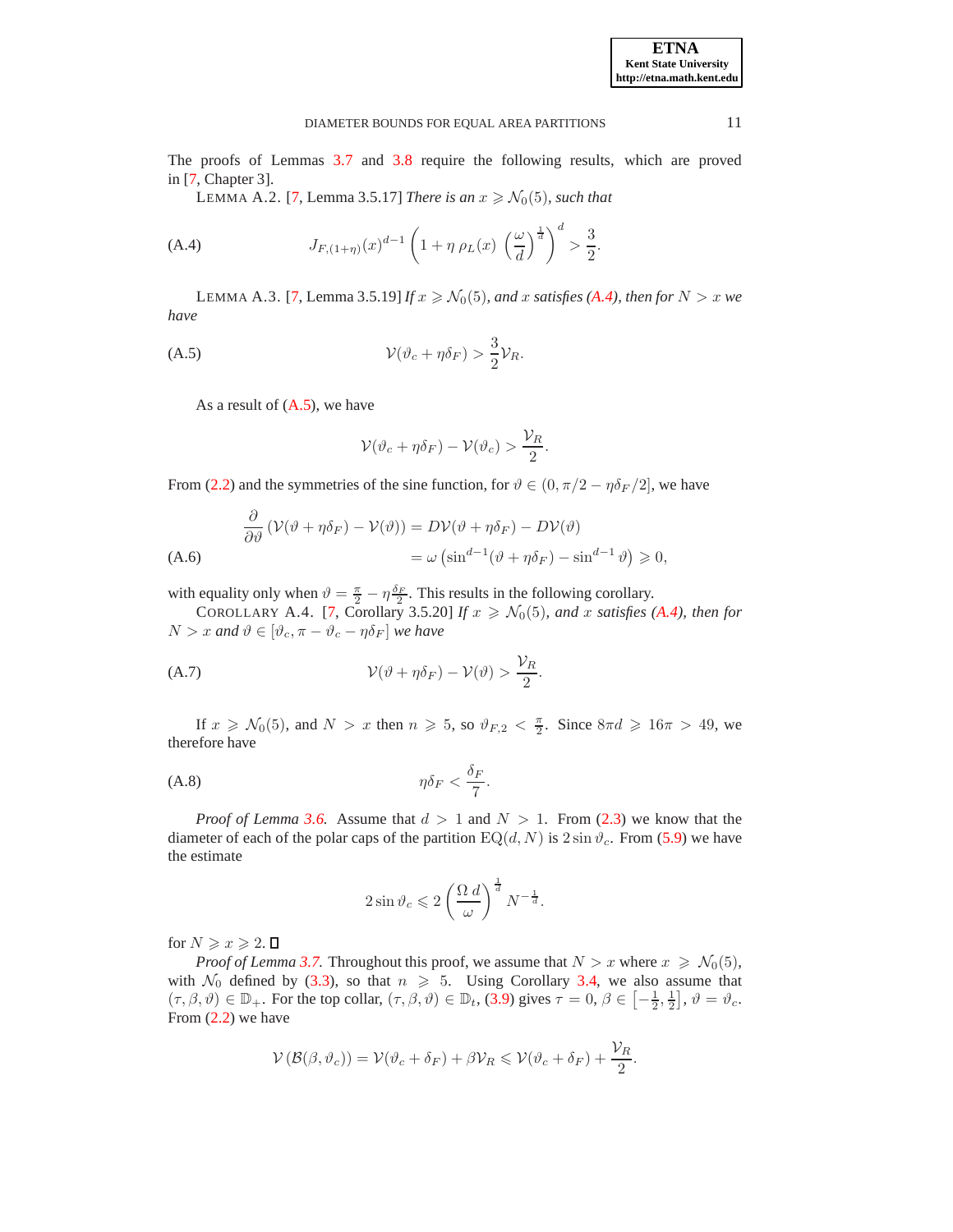Since  $n \ge 5$ , we have  $\vartheta_c + \delta_F \in [\vartheta_c, \pi - \vartheta_c - \eta \delta_F]$ , and we can use [\(A.7\)](#page-10-2) to obtain

$$
\mathcal{V}\left(\mathcal{B}(\beta,\vartheta_c)\right) \leqslant \mathcal{V}(\vartheta_c + \delta_F) + \frac{\mathcal{V}_R}{2} < \mathcal{V}\big(\vartheta_c + (1+\eta)\delta_F\big),
$$

and therefore

$$
\mathcal{B}(\beta,\vartheta_c)<\vartheta_c+(1+\eta)\delta_F.
$$

Therefore [\(3.8\)](#page-3-2) yields

$$
\Delta(\tau,\beta,\vartheta)=\Delta(0,\beta,\vartheta_c)=\mathcal{B}(\beta,\vartheta_c)-\mathcal{T}(0,\vartheta_c)=\mathcal{B}(\beta,\vartheta_c)-\vartheta_c<(1+\eta)\delta_F.
$$

For  $(\tau, \beta, \vartheta) \in \mathbb{D}_{m+}$  [\(3.10\)](#page-4-3) gives  $\tau \in \left[-\frac{1}{2}, \frac{1}{2}\right], \beta \in \left[-\frac{1}{2}, \frac{1}{2}\right], \vartheta \in \left[\vartheta_{F,2}, \frac{\pi}{2} - \frac{\delta_F}{2}\right]$ . Since  $n \geq 5$ , we have  $\vartheta + \delta_F \in [\vartheta_c, \pi - \vartheta_c - \eta \delta_F]$ , since

$$
\vartheta_c + \frac{3}{2}\delta_F < \vartheta_c + 2\delta_F < \frac{\pi}{2},
$$

yielding

$$
\vartheta + \delta_F \leqslant \frac{\pi}{2} + \frac{\delta_F}{2} < \pi - \vartheta_c - \delta_F.
$$

From  $(2.2)$ ,  $(3.8)$ , and  $(A.7)$ , we now have

$$
\mathcal{V}(\mathcal{B}(\beta,\vartheta)) = \mathcal{V}(\vartheta + \delta_F) + \beta \mathcal{V}_R \leqslant \mathcal{V}(\vartheta + \delta_F) + \frac{\mathcal{V}_R}{2} < \mathcal{V}(\vartheta + (1+\eta)\delta_F).
$$

We therefore have

<span id="page-11-0"></span>
$$
(A.9) \t\t\t\mathcal{B}(\beta,\vartheta) < \vartheta + (1+\eta)\delta_F.
$$

Since  $\vartheta - \eta \delta_F > \vartheta_c$ , using [\(2.2\)](#page-1-4), [\(3.8\)](#page-3-2), and [\(A.7\)](#page-10-2), we also have

$$
\mathcal{V}(\mathcal{T}(\tau,\vartheta)) = \mathcal{V}(\vartheta) + \tau \mathcal{V}_R \geq \mathcal{V}(\vartheta) - \frac{\mathcal{V}_R}{2} > \mathcal{V}(\vartheta - \eta \delta_F),
$$

so that

<span id="page-11-1"></span>
$$
\vartheta - \eta \delta_F < \mathcal{T}(\tau, \vartheta).
$$

Combining  $(A.9)$  and  $(A.10)$  and using  $(3.8)$ , we therefore have

$$
\Delta(\tau,\beta,\vartheta)=\mathcal{B}(\beta,\vartheta)-\mathcal{T}(\tau,\vartheta)<(1+2\eta)\delta_F.
$$

The estimate [\(A.1\)](#page-8-1) now yields

$$
\Delta(\tau,\beta,\vartheta) < K_{\Delta}(x)N^{-\frac{1}{d}},
$$

where

$$
K_{\Delta}(x) := (1 + 2\eta) \rho_H(x) \Omega^{\frac{1}{d}},
$$

with  $\rho_H(x)$  defined by [\(3.6\)](#page-2-3). We also have

$$
K_{\Delta}(x) \searrow K_{\Delta}(\infty) := (1 + 2\eta) \Omega^{\frac{1}{d}}
$$
 as  $x \to \infty$ ,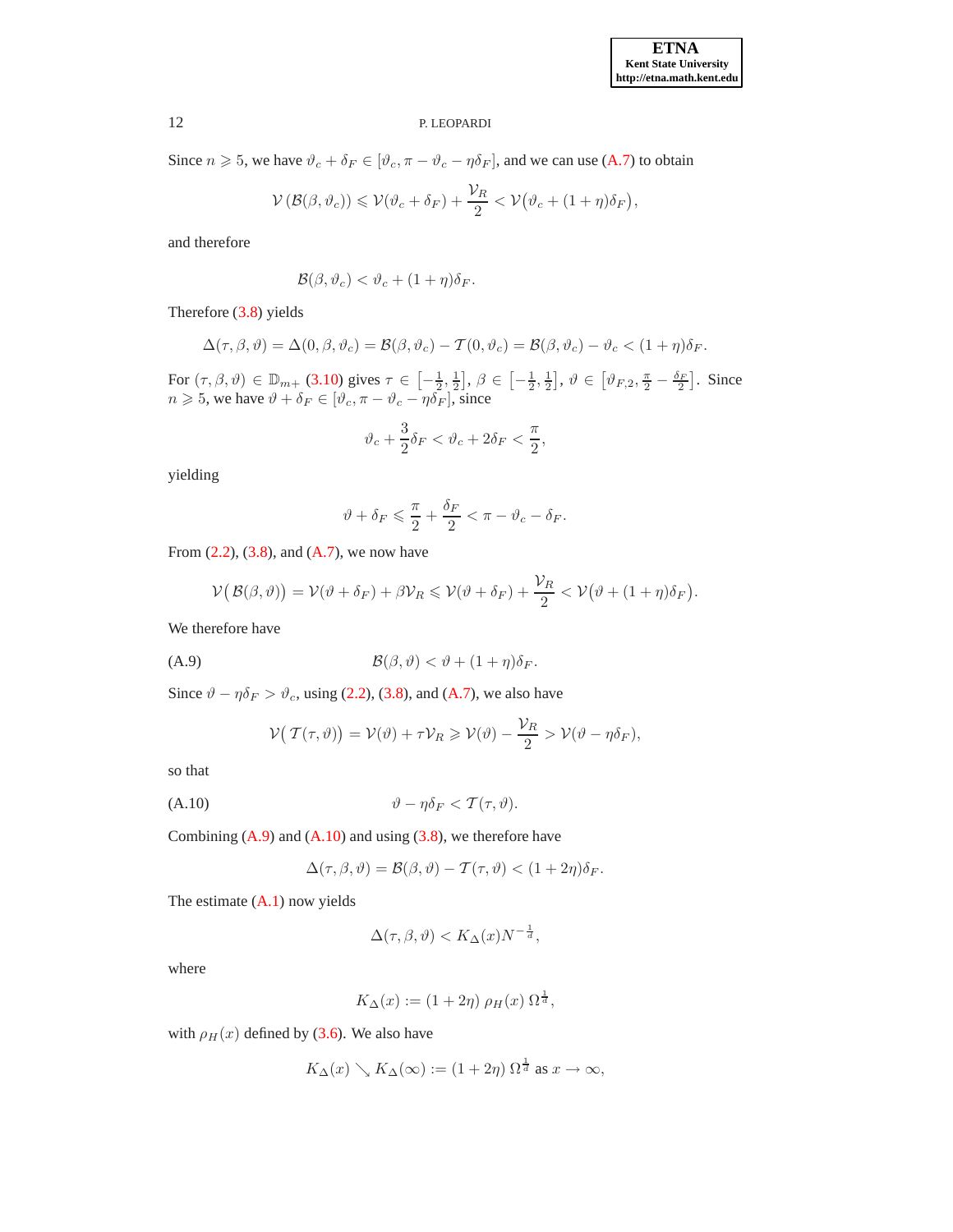since  $\rho_H(x) \searrow 1$  as  $x \to \infty$ , by([3.7](#page-2-4)).  $\Box$ 

*Proof of Lemma* [3.8.](#page-5-1) Throughout this proof, we assume that  $N > x$  where  $x \ge N_0(5)$ , with  $\mathcal{N}_0$  defined by [\(3.3\)](#page-2-2), so that  $n \geq 5$ . Using Corollary [3.4,](#page-4-2) we also assume that  $(\tau, \beta, \vartheta) \in \mathbb{D}_+$ . We will show that

$$
\mathcal{W}(\tau, \beta, \vartheta) \leq C_1(x) \sin \vartheta,
$$
  

$$
\mathcal{M}(\tau, \beta, \vartheta) \geq C_2(x) \sin^{d-1} N^{\frac{d-1}{d}},
$$

with  $C_1$  monotonic non-increasing and  $C_2$  monotonic non-decreasing. We first examine  $W$ . Using [\(A.9\)](#page-11-0) for  $\vartheta \le \pi/2 - (1 + \eta)\delta_F$ , we have

$$
\mathcal{W}(\tau,\beta,\vartheta) \leqslant \sin(\vartheta + (1+\eta)\delta_F) < \sin\vartheta + (1+\eta)\delta_F.
$$

For  $\vartheta \in [\pi/2(1+\eta)\delta_F, \pi/2 - \delta_F/2]$ , we have

$$
\sin \vartheta + (1+\eta)\delta_F \geq \frac{2}{\pi} \left(\frac{\pi}{2} - (1+\eta)\delta_F\right) + (1+\eta)\delta_F \geq 1.
$$

Hence,  $W(\tau, \beta, \vartheta) < \sin \vartheta + (1 + \eta)\delta_F$ . Since  $\vartheta \in [\vartheta_c, \pi - \vartheta_c]$  we have  $\sin \vartheta \ge \sin \vartheta_c$  and therefore

$$
\mathcal{W}(\tau,\beta,\vartheta) < \left(1 + (1+\eta)\frac{\delta_F}{\sin\vartheta_c}\right)\sin\vartheta.
$$

From [\(A.1\)](#page-8-1) we have  $\delta_F \leq \rho_H(x) \Omega^{\frac{1}{d}} N^{-\frac{1}{d}}$ . From [\(5.10\)](#page-7-5) we have

$$
\sin \vartheta_c \geqslant J_c(x) \left(\frac{\Omega d}{\omega}\right)^{\frac{1}{d}} N^{-\frac{1}{d}},
$$

so that  $W(\tau, \beta, \vartheta) \leq C_1(x) \sin \vartheta$ , with

$$
C_1(x) := 1 + (1+\eta) \frac{\rho_H(x)}{J_c(x)} \left(\frac{\omega}{d}\right)^{\frac{1}{d}},
$$

with  $\frac{\rho_H(x)}{J_c(x)} \searrow 1$  as  $x \to \infty$ , since  $J_c(x) \nearrow 1$  and  $\rho_H(x) \searrow 1$  as  $x \to \infty$ . Thus  $C_1(x)$  is monotonic nonincreasing as  $x \to \infty$ . Now for M. From [\(3.8\)](#page-3-2) we have

$$
\mathcal{M}(\tau,\beta,\vartheta) \geqslant \frac{\mathcal{V}(\vartheta + \delta_F) - \mathcal{V}(\vartheta)}{\mathcal{V}_R} - 1.
$$

But

$$
\frac{\mathcal{V}(\vartheta + \delta_F) - \mathcal{V}(\vartheta)}{\mathcal{V}_R} = \omega \int_{\vartheta}^{\vartheta + \delta_F} \sin^{d-1} \xi \, d\xi \geqslant \omega \delta_F \sin^{d-1} \vartheta
$$

for  $\vartheta \in [0, \pi/2 - \delta_F/2]$ . Therefore,

$$
\mathcal{M}(\tau,\beta,\vartheta) \geqslant \omega \sin^{d-1} \vartheta \frac{\delta_F}{\mathcal{V}_R} - 1
$$

$$
\geqslant \left(\rho \omega \Omega^{\frac{1-d}{d}} - \frac{1}{\sin^{d-1} \vartheta_c N^{\frac{d-1}{d}}}\right) \sin^{d-1} \vartheta N^{\frac{d-1}{d}}
$$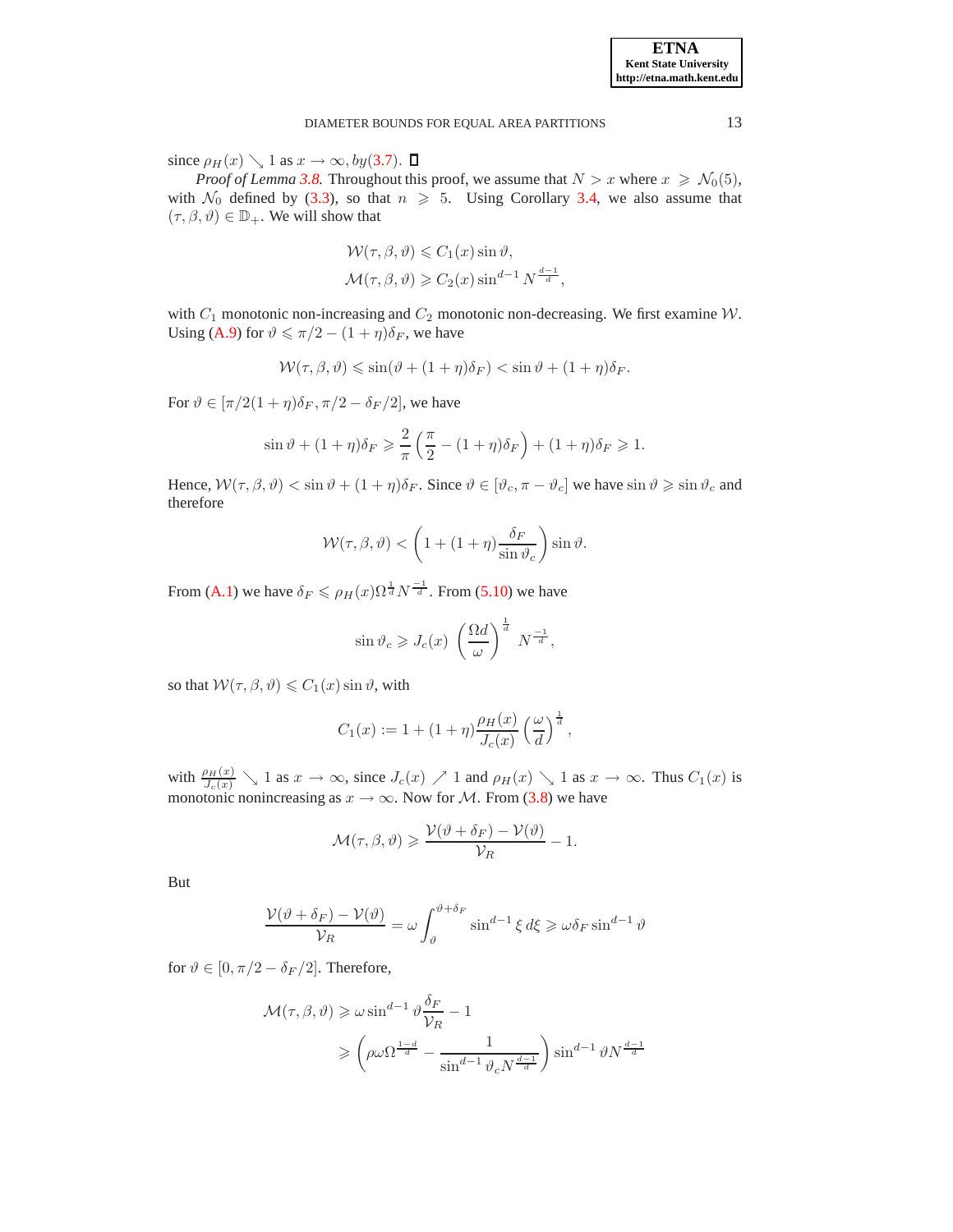since  $\vartheta \geq \vartheta_c$ . Using [\(3.5\)](#page-2-1) and [\(5.10\)](#page-7-5) we therefore have

$$
\mathcal{M}(\tau,\beta,\vartheta) \geqslant C_2(x) \sin^{d-1} \vartheta N^{\frac{d-1}{d}},
$$

where

$$
C_2(x) := \rho \omega \Omega^{\frac{1-d}{d}} - J_c(x)^{1-d} \left(\frac{\omega}{\Omega d}\right)^{\frac{d-1}{d}}.
$$

If  $J_c(x)^{d-1} \rho_L(x) \omega^{\frac{1}{d}} d^{\frac{d-1}{d}} > 1$  then we have  $C_2(x) > 0$ . This is true for x sufficiently large since  $\omega d^{d-1} > 1$  and since both  $J_c(x) \nearrow 1$  and  $\rho_L(x) \nearrow 1$  as  $x \to \infty$ . We also see that  $C_2$ is monotonically nondecreasing.  $\square$ 

*Proof of Lemma [6.2.](#page-7-3)* This proof uses a modified version of the construction given the proof of [\[5,](#page-14-1) Lemma 21] in [\[5,](#page-14-1) p. 430–431].

- 1. Given  $d > 1, N > 2$ , use [\(2.3\)](#page-1-5) to determine  $\vartheta_c$ . Then we have  $\mathcal{V}(\vartheta_c) = \mathcal{V}_R = \Omega/N$ , with  $V_R$  being the area we need for each region of the partition.
- 2. A *saturated packing* of packing radius  $\rho$  is a packing of spherical caps of packing radius  $\rho$  such that another cap cannot be added without moving the existing caps. Create a saturated packing of  $\mathbb{S}^d$  by caps of spherical radius  $\vartheta_c$ , constructed via a greedy algorithm so that each cap kisses at least one other cap. Let  $m$  be the number of caps in the packing. We see that no point of  $\mathbb{S}^d$  is more than  $2\vartheta_c$  from the centre of a cap, otherwise we could have added another cap. Therefore the  $m$  centre points of the packing are also the centres of a covering of  $\mathbb{S}^d$  by spherical caps of spherical radius  $2\vartheta_c$  [\[13,](#page-15-1) p. 1091] [\[14,](#page-15-2) Lemma 1, p. 2112].
- 3. Now partition  $\mathbb{S}^d$  into Voronoi cells  $V_i$ ,  $i \in \{1, ..., m\}$  based on these m centre points. The Voronoi cell  $V_i$  corresponding to centre point  $i$  consists of those points of  $\mathbb{S}^d$  which are at least as close to the centre point i as they are to of any of the other centre points. We see that the Voronoi cells must contain the packing caps and be contained in the covering caps. Thus each  $V_i$  has area at least  $V_R$  and spherical diameter at most min $(\pi, 2\vartheta_c)$ .
- 4. Now create a graph Γ with a node for each centre point and an edge for each pair of kissing packing caps.
- 5. Take any spanning tree S of Γ (also known as a *maximal tree* [\[10,](#page-14-7) Section 6.2 pp.  $101-103$ ]). The tree S has leaves, which are nodes having only one edge, and either a single centre node, or a bicentre, which is a pair of nodes joined by an edge. The centre or bicentre nodes are the nodes for which the shortest path to any leaf has the maximum number of edges [\[3\]](#page-14-8) [\[4,](#page-14-9) Volume 9, p. 430] [\[11,](#page-14-10) Chapter 6, Section 9, p. 135]. If there is a single centre, mark it as the root node. If there is a bicentre, arbitrarily mark one of the two nodes as the root node. Now create the directed tree T from S by directing the edges from the leaves towards the root  $[11]$ , Chapter 6, Section 7, p. 129].
- 6. For each leaf j, of T define  $n_j := [\sigma(V_j)/V_R]$ , (with  $[x]$  denoting the least integer function of  $x$ ).
- 7. Partition  $V_j$  into the super-region  $U_j$  with  $\sigma(U_j) = n_j V_R$  and the remainder  $W_j := V_j \setminus U_j.$
- 8. For each nonleaf node k other than the root, define  $X_k = V_k \cup \bigcup_{(j,k) \in T} W_j$ , that is, we add all the remainders of the daughters of k to  $V_k$  to obtain  $X_k$ .
- 9. Now define  $n_k := [\sigma(X_k)/\mathcal{V}_R]$  and partition  $X_k$  into the super-region  $U_k$  with  $\sigma(U_k) = n_k \mathcal{V}_R$  and the remainder  $W_k := X_k \setminus U_k$ .
- 10. Continue until only the root node is left.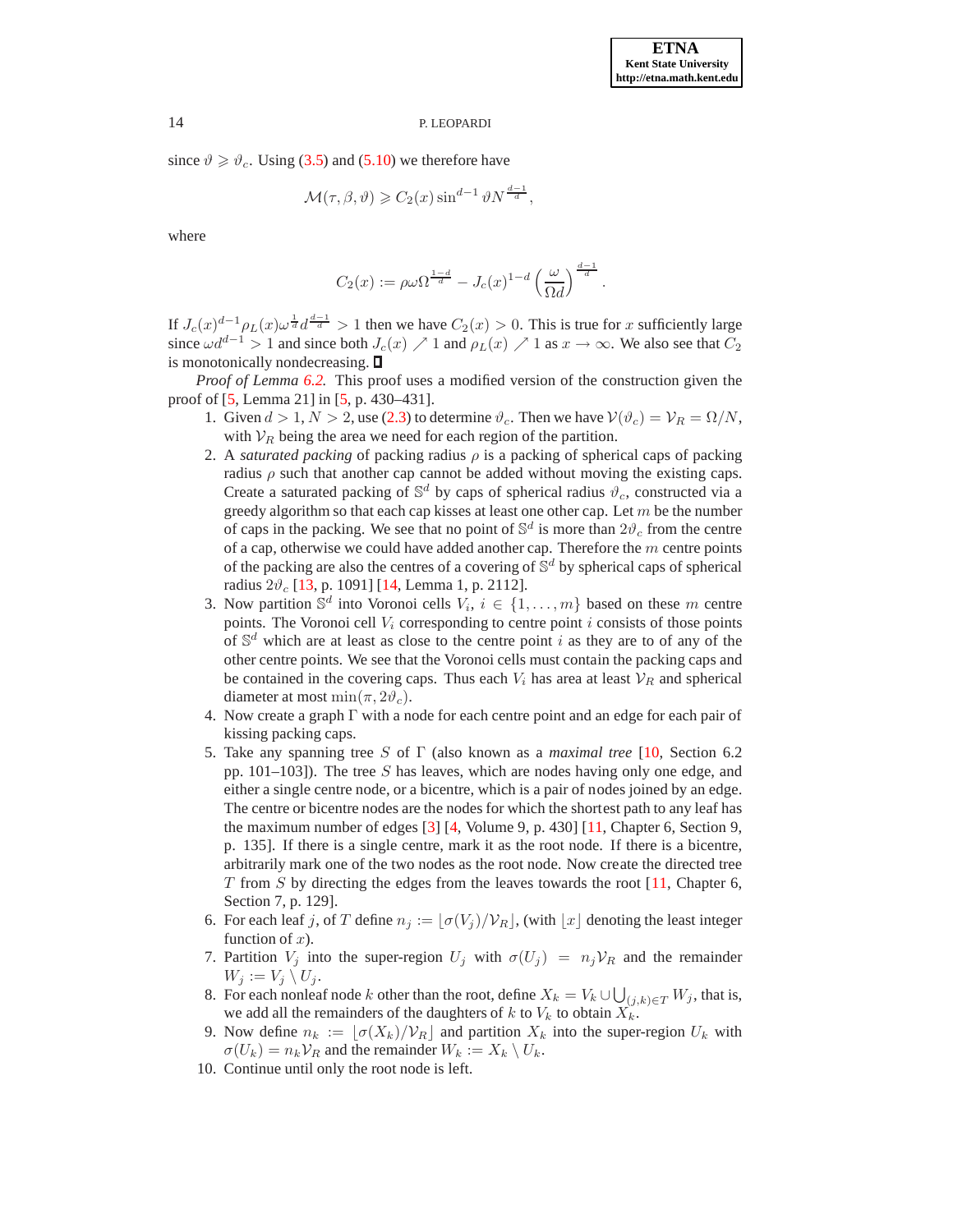11. For the root node  $\ell$ , if we define  $U_{\ell} := V_{\ell} \cup \bigcup_{(k,\ell) \in T} W_k$ , we see that we must have  $\sigma(U_\ell) = n_\ell \mathcal{V}_R$ , where

$$
n_\ell := N - \sum_{i \neq \ell} n_i.
$$

that is, the area of the super-region corresponding to the root node must be an integer multiple of  $V_R$ . Since at each step we have assembled  $U_i$  only from the Voronoi cells corresponding to kissing packing caps, each  $U_i$  is contained in a spherical cap with centre the same as the centre of the corresponding packing cap, and spherical radius  $\min(\pi, 4\vartheta_c)$ , and so the spherical diameter of each  $U_i$  is at most  $\min(\pi, 8\vartheta_c)$ .

12. Now partition each  $U_i$  into  $n_i$  regions of area  $V_R$ , and let  $FS(d, N)$  be the resulting partition of  $\mathbb{S}^d$ . Then  $FS(d, N)$  is a partition of  $\mathbb{S}^d$  into N regions, with each region  $R \in FS(d, N)$  having area  $\Omega/N$  and Euclidean diameter bounded above by

$$
\operatorname{diam} R \leqslant \Upsilon \left( \min(\pi, 8\vartheta_c) \right) = 2\sin\left(\min\left(\frac{\pi}{2}, 4\vartheta_c\right) \right). \quad \Box
$$

REMARK A.5. Feige and Schechtman's proof uses a maximal packing instead of a saturated packing, but maximality is harder to achieve and the proof of Lemma [6.2](#page-7-3) only needs a saturated packing.

**Acknowledgments.** Thanks to Ed Saff, who posed this problem, and to Ian Sloan, Rob Womersley, Ed Saff and Doug Hardin for valuable discussions and feedback. The support of the Australian Research Council under its Centre of Excellence program is gratefully acknowledged. Parts of this work were completed while the author was variously a Ph.D. student at the University of New South Wales, an employee of the School of Physics at the University of Sydney, and a postdoctoral research fellow at the Australian National University.

#### REFERENCES

- <span id="page-14-6"></span>[1] Y. BENYAMINI, *Two-point symmetrization, the isoperimetric inequality on the sphere and some applications*, in Texas Functional Analysis Seminar 1983–1984 (Austin, Texas), Longhorn Notes, University of Texas Press, Austin, Texas, 1984, pp. 53–76.
- <span id="page-14-5"></span>[2] B. BOLLOBÁS, *An extension of the isoperimetric inequality on the sphere*, Elem. Math., 44 (1989), pp. 121– 124.
- <span id="page-14-8"></span>[3] A. CAYLEY, *On the analytical forms called trees, with applications to the theory of chemical combinations*, Report of the British Association for the Advancement of Science, (1875), pp. 257–305. (reproduced as pp. 427–460 of [\[4\]](#page-14-9)).
- <span id="page-14-9"></span>[4] , *The Collected Mathematical Papers of Arthur Cayley, Vol. 9*, A. Forsyth, ed., Cambridge University Press, Cambridge, 1896.
- <span id="page-14-1"></span>[5] U. FEIGE AND G. SCHECHTMAN, *On the optimality of the random hyperplane rounding technique for MAX CUT*, Random Structures Algorithms, 20 (2002), pp. 403–440.
- <span id="page-14-4"></span>[6] Q. T. LE GIA AND I. H. SLOAN, *The uniform norm of hyperinterpolation on the unit sphere in an arbitrary number of dimensions*, Constr. Approx., 17 (2001), pp. 249–265.
- <span id="page-14-2"></span>[7] P. LEOPARDI, *Distributing points on the sphere: partitions, separation, quadrature and energy*, Ph.D. thesis, School of Mathematics and Statistics, The University of New South Wales, 2007.
- <span id="page-14-0"></span>[8]  $\longrightarrow$ , *A partition of the unit sphere into regions of equal area and small diameter*, Electron. Trans. Numer. Anal., 25 (2006), pp. 309–327.

<http://etna.math.kent.edu/vol.25.2006/pp309-327.dir/>.

- <span id="page-14-3"></span>[9] C. MÜLLER, *Spherical Harmonics*, Lecture Notes in Math., Vol. 17, Springer, New York, 1966.
- <span id="page-14-10"></span><span id="page-14-7"></span>[10] Ø. ORE, *Theory of Graphs*, American Mathematical Society, Providence, RI, 1962.
- [11] J. RIORDAN, *An Introduction to Combinatorial Analysis*, Wiley, New York, 1958.

**ETNA Kent State University http://etna.math.kent.edu**